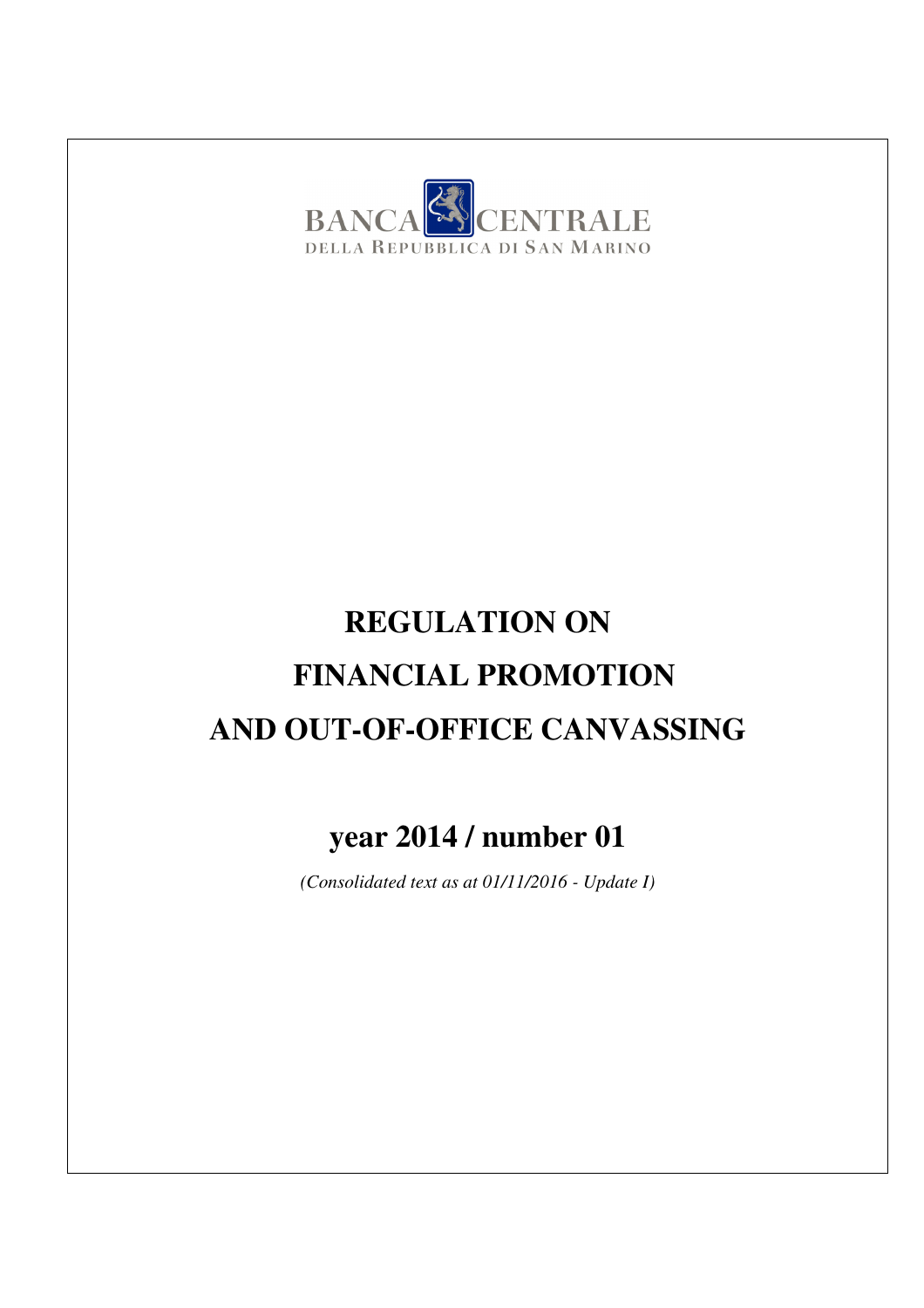#### **TITLE I**

#### **DEFINITIONS GENERAL PROVISIONS ON OUT-OF-OFFICE CANVASSING**

#### **Article 1 – Definitions**

1. For the purposes of this Regulation:

a) "**Central Bank**": means the Central Bank of the Republic of San Marino;

b) "**professional client**s": the parties referred to in Article 1, paragraph 1, letter f) of Regulation. no. 2006-03 on mutual investments funds;

c) "**placement with the general public**": collection by out-of-office canvassing parties of the contractual proposals subscribed by the clients with subsequent forwarding to the authorised party on behalf of whom the same out-of-office canvassing parties are operating;

d) **"identification document"**: a document containing the photograph and all personal details of a natural person, issued by a national or foreign public authority;

e) "**company members**": the individuals who perform administrative, managerial or supervisory duties in authorised entities as referred to in Article 15 of LISF;

f) **"Corporations Act"**: Law no. 47 of 23 February 2006;

g) **"LISF"**: Law no. 165 of 17 November 2005;

h) "**out-of-office canvassing**": the promotion or placement with the general public:

1) of financial instruments in a place other than the registered office or the branches of the issuer, the party proposing the investment or the authorised party responsible for the promotion or placement;

2) of investment services in a place other than the registered office or the branches of the authorised party who offers, promotes, and places the service;

i) **"out-of-office canvassing party"**: the financial promoter or the employee of authorised entities who conducts out-of-office canvassing;

j) "**promotion with the general public**": advertising and customised presentation by the out-of-office canvassing parties to potential clients of contract proposals provided by the authorised party on behalf of whom the same out-of-office canvassing parties are operating;

k) "**financial promoter**": natural person who, acting as agent or authorised representative, carries out professionally out-of-office canvassing of financial instruments and investment services as referred to in Article 24 of LISF;

l) "**register**": the public register of financial promoters referred to in Article 25 of LISF, including of the specific section dedicated employees the to authorised parties exercising out-of-office canvassing;

m) "**authorised parties**": parties who have obtained the authorisation to exercise one or more reserved activities under LISF, including foreign parties approved pursuant to Article 75 of LISF;

2. Except as otherwise specified, for the purposes of these provisions the definitions included in the LISF shall apply.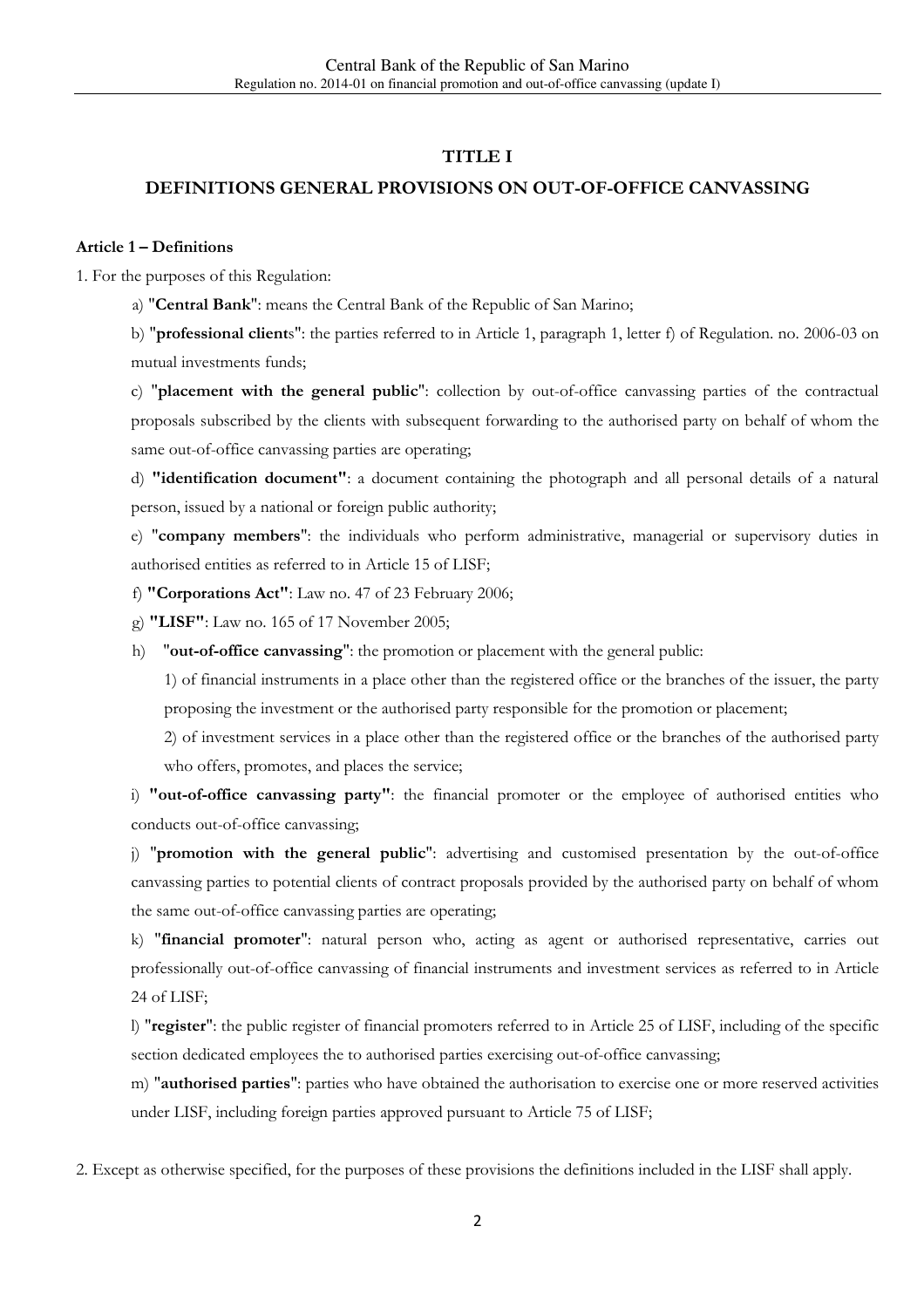3. In the following articles of this Regulation, the words that correspond to these definitions are in bold characters.

#### **Article 2 – Scope of application and exclusions**

1. This Regulation governs the professional exercise of the activities of the FINANCIAL PROMOTER and the OUT-OF-OFFICE CANVASSING of financial instruments and investment services on the territory of the Republic of San Marino.

2. An offer toward PROFESSIONAL clients does not constitute OUT-OF-OFFICE CANVASSING. The out-of-office promotion and placement of financial instruments and investment services towards PROFESSIONAL CUSTOMERS other than those referred to in Article 1, paragraph 1, letter f), point 1) of Regulation no. 2006-03, must nonetheless be carried out on behalf of AUTHORISED PARTIES.

#### **Article 3 – AUTHORISED PARTIES who can exercise OUT-OF-OFFICE CANVASSING**

1. AUTHORISED PARTIES may exercise OUT-OF-OFFICE CANVASSING of investment services for whose provision they are authorised. If the authorisations also covered the placement service, financial instruments may also be offered by OUT-OF-OFFICE CANVASSING, alongside INVESTMENT SERVICES provided by other PARTIES AUTHORISED by the CENTRAL BANK.

2. For OUT-OF-OFFICE CANVASSING, AUTHORISED PARTIES must use FINANCIAL PROMOTERS registered in the REGISTER, or to its own employees registered in the appropriate section of the same REGISTER.

3. FINANCIAL PROMOTERS can promote by call-calling also products or services referred to in the following paragraphs 4 and 5, different from investment services and financial instruments, where the party on behalf of whom they operate is authorised to carry out the same.

4. FINANCIAL PROMOTERS can, pursuant to Article 8, paragraph 3, of Regulation no. 2007-02 concerning insurance and reinsurance mediation, be authorised to carry out insurance mediation for the insurance contracts referred to in Articles 116 and 117 of LISF, , subject to registration in section A of the register of insurance and reinsurance intermediaries. The relevant provisions of Regulation no. 2007-02 apply to the insurance mediation carried out by FINANCIAL PROMOTERS, and in particular the provisions of Part III concerning the rules of organisation and conduct.

5. FINANCIAL PROMOTERS may also promote out-of-office services and banking products, in accordance with the rules governing relations with clients referred to in Regulation no. 2007-07 of savings and of banking activities, in particular Articles X.III.3 and X.IV.13; as well as promote out-of-office services or products included within the exercise of the activities referred to under letter B of Annex 1 to LISF, in compliance with the rules on relationships with clients referred to in Regulation no. 2011-03 of loan granting activities (financial companies), and in particular of Articles X.III.3 and X.IV.13.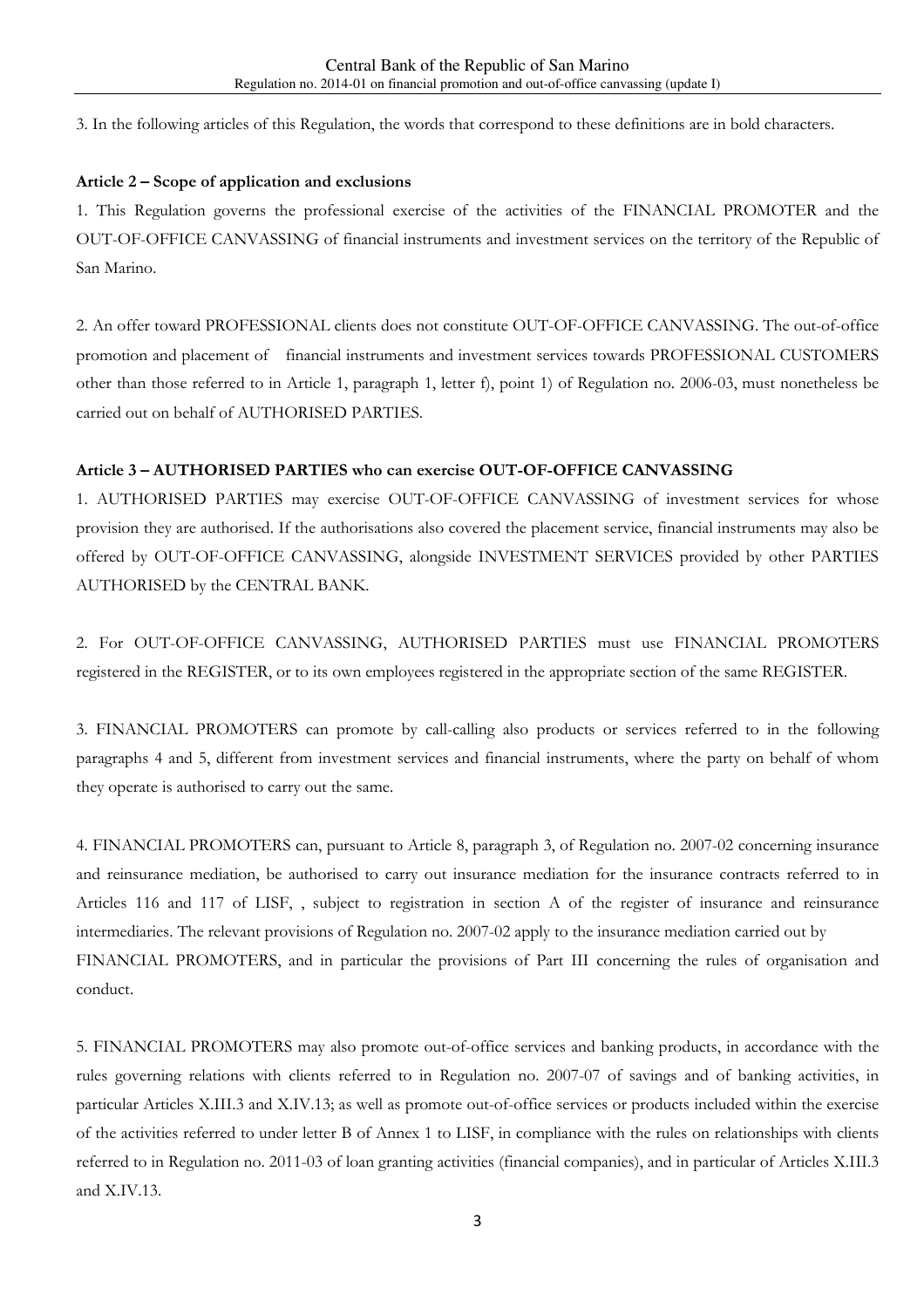#### **Article 4 – Effectiveness of insurance contracts**

1. Except as provided for in the regulations implementing LISF, governing the practice of specific reserved activities, the effectiveness of out-of-office contracts is suspended for the duration of eight days from the date of subscription by the client. Within this period, the client may notify the FINANCIAL PROMOTER or the AUTHORISED PARTY in writing about his/her withdrawal at no cost or fee. This option must be indicated in the documents delivered to the client. Non-disclosure of the right of withdrawal involves the invalidity of the relevant contracts, which may be invoked only by the client.

2. The suspension of the effectiveness of the contracts referred to in the preceding paragraph does not apply to orders concerning FINANCIAL INSTRUMENTS arranged by the client in the context of contracts relating to investment services referred to in paragraph D1) and D2) of Annex 1 to LISF.

#### **Article 5 – Responsibility of AUTHORISED PARTY**

1. The activity of FINANCIAL PROMOTER is carried out exclusively in the interests of only one AUTHORISED PARTY.

2. THE AUTHORISED PARTY conferring the appointment is jointly and severally liable for any damages made to third parties by the financial promoter in the exercise of his/her agency or of the appointment received.

3. The damage caused to a third party by the employees of AUTHORISED PARTIES who exercise OUT-OF-OFFICE CANVASSING, is under the responsibility of and is to be borne towards third parties directly by the AUTHORISED PARTY. The monetary sanctions imposed by the CENTRAL BANK to the AUTHORISED PARTY in relation to the operations of the employee who exercises OUT-OF-OFFICE CANVASSING, are to be borne by the same AUTHORISED PARTY, without the right of recourse against the employee.

#### **Article 6 – Rules of conduct, transparency and protection towards clients**

1. OUT-OF-OFFICE CANVASSING must guarantee the application of the rules of conduct, transparency and the protection of clients provided by the provisions on INVESTMENT SERVICES and investment solicitation. The AUTHORISED PARTIES are organised in such a way as to ensure the compliance, even by OUT-OF-OFFICE CANVASSING PARTY, of the rules laid down with regard to the specific INVESTMENT SERVICE or FINANCIAL INSTRUMENT offered.

2. If OUT-OF-OFFICE CANVASSING concerns products or services referred to in Article 3, paragraphs 4 and 5, other than INVESTMENT SERVICES and FINANCIAL INSTRUMENTS, the application of specific rules of conduct, transparency and the protection of clients must also be ensured for these products and services and equally AUTHORISED parties must arrange for their compliance.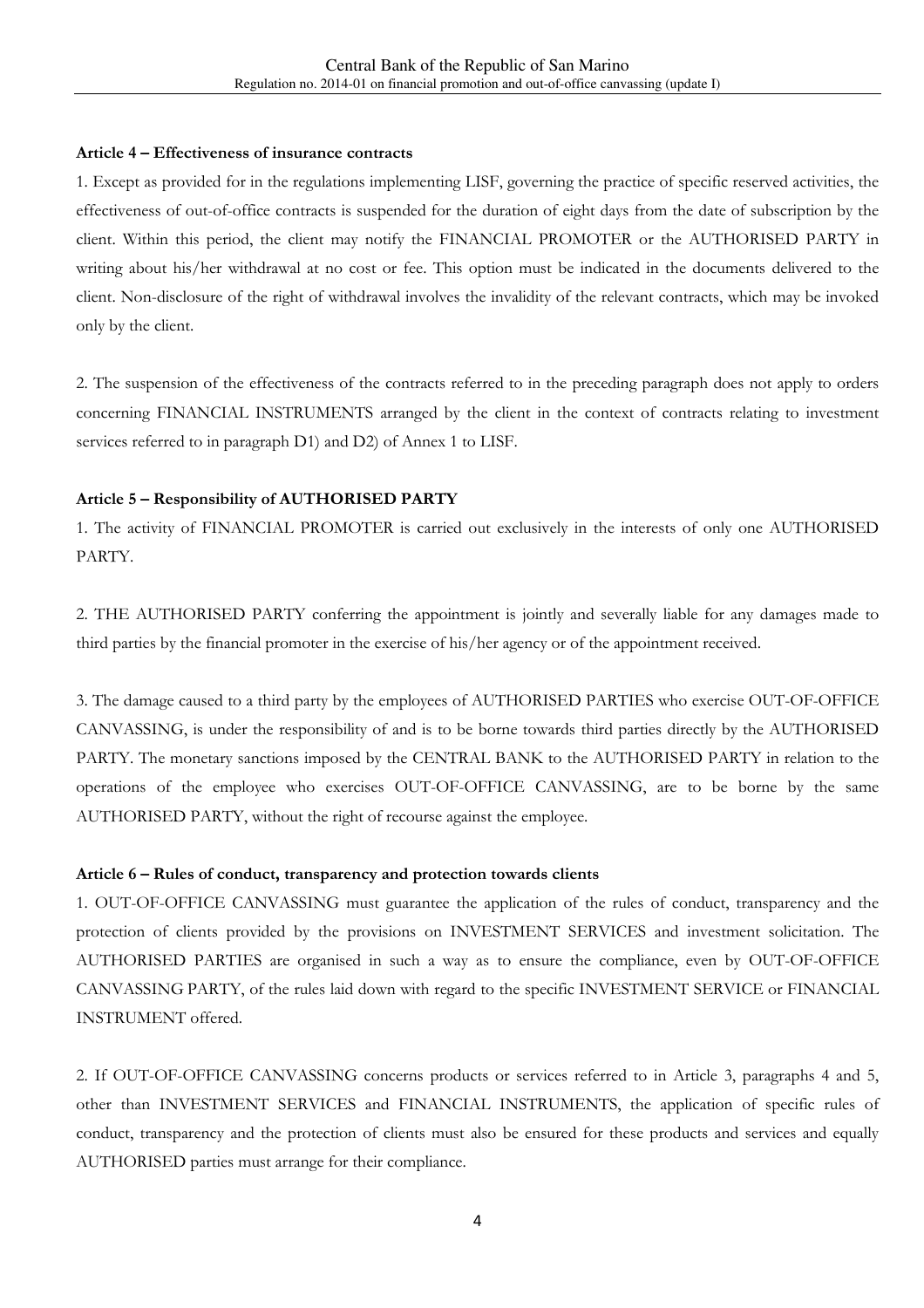3. OUT-OF-OFFICE CANVASSING PARTIES are required to continue their professional development through participation in courses on a periodic basis, upon whose conclusion they are issued certificates of attendance. To this end, AUTHORISED PARTIES implement appropriate procedures to ensure the adequate training and professional development of FINANCIAL PROMOTERS and employees of whom they avail to carry out OUT-OF-OFFICE CANVASSING.

#### **TITLE II**

# **REGISTER AND PROVISIONS CONCERNING FINANCIAL OPERATORS AND EMPLOYEES OF OUT-OF-OFFICE CANVASSING AUTHORISED PARTIES**

#### **Chapter I**

#### **Creation, content and publication of the REGISTER**

#### **Article 7 – Establishment of REGISTER**

1. The PUBLIC register of FINANCIAL PROMOTERS referred to in Article 25 of LISF, including the specific section dedicated to the employees of AUTHORISED PARTIES exercising OUT-OF-OFFICE CANVASSING.

2. The register of FINANCIAL PROMOTERS includes registrations of natural persons residing in the Republic of San Marino who posses the requirements referred to in Chapter II of this Title who exercise professionally OUT-OF-OFFICE CANVASSING.

3. A specific section of the REGISTER is dedicated to the employees of AUTHORISED PARTIES who possess the requirements referred to in Article 10 and the professional skills equivalent to those provided for in Article 11, required for the professional practice of FINANCIAL PROMOTER activities, whose evaluation of equivalence is the responsibility of the same AUTHORISED PARTY exercising OUT-OF-OFFICE CANVASSING. The registration of employees of AUTHORISED PARTIES in the specific section of the REGISTER, as well as the maintenance of such registration, is also subject to the compatibility and relevance of the role played by such employees in the corporate structure of the AUTHORISED PARTY, with the actual performance of OUT-OF-OFFICE CANVASSING. The satisfaction of this requirement, as well as when it is no longer met, should be notified by the AUTHORISED PARTY.

#### **Article 8 – Content of REGISTER**

1. The REGISTER of FINANCIAL PROMOTERS contains the following information with reference to each registered party:

- a) registration number;
- b) registration date;
- c) surname and name;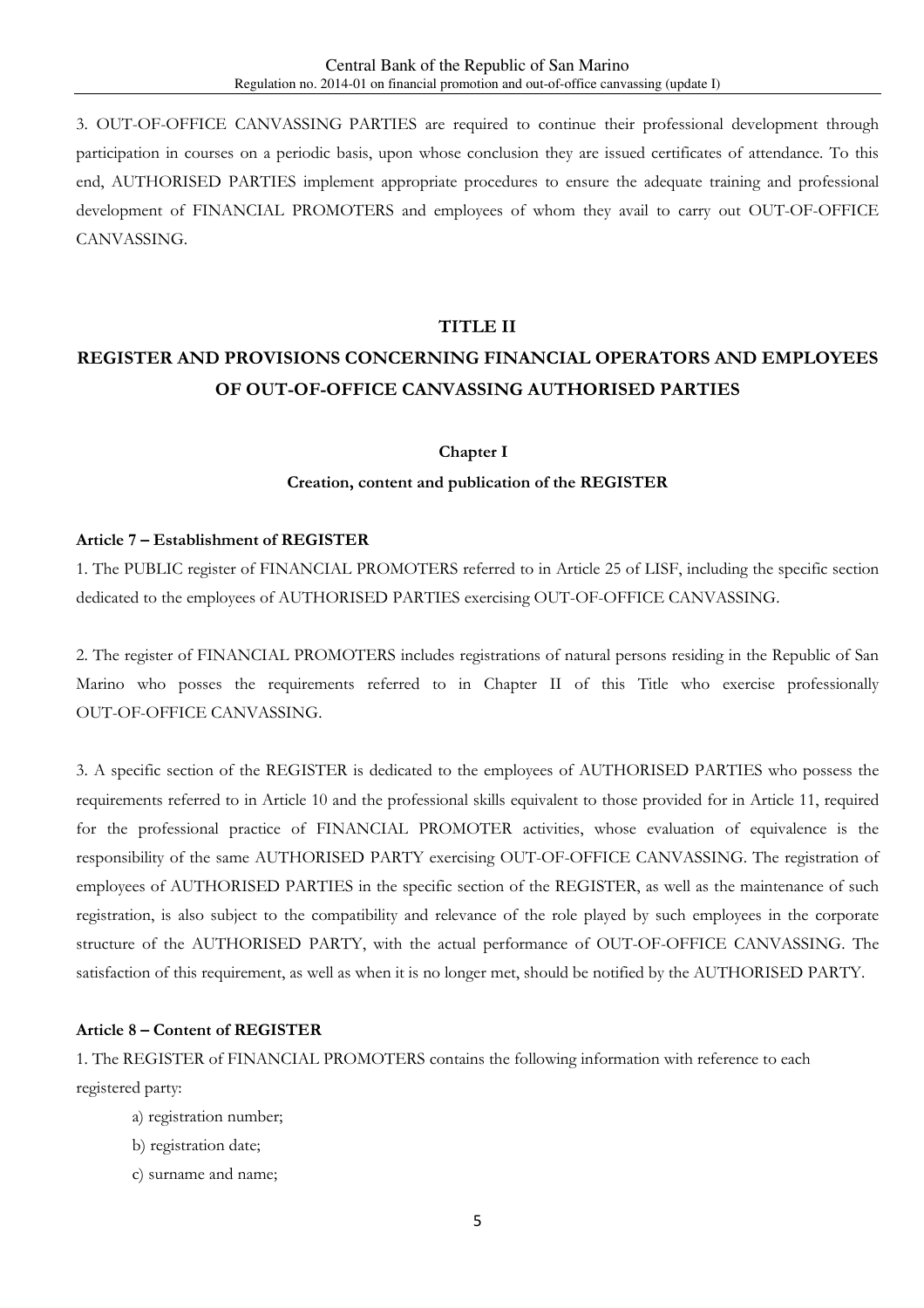- d) place and date of birth;
- e) place of residence;
- f) storage place of mandatory documents;
- g) name of the AUTHORISED PARTY on behalf of whom out-of-office canvassing took place;
- h) any measures adopted by the CENTRAL BANK.

2. The section of the REGISTER relating to the employees of AUTHORISED PARTIES exercising OUT-OF-OFFICE CANVASSING contains the following information with reference to each registered party:

- a) registration number;
- b) registration date;
- c) surname and name;
- d) place and date of birth;
- e) name of the AUTHORISED PARTY on behalf of whom out-of-office canvassing took place;
- f) any measures adopted by the CENTRAL BANK.

#### **Article 9 – Publication and maintenance of REGISTER**

1. The CENTRAL BANK is in charge of maintaining and updating the REGISTER referred to in Article 7 above, also through publication on its *website* ( www.bcsm.sm).

2. The CENTRAL BANK, in keeping and updating the REGISTER:

a) carries out registrations and cancellations, by notifying the interested parties, as well as updates the data reported therein;

b) issues to OUT-OF-OFFICE CANVASSING PARTIES, the certificates of registration and removal, as well as any further certification upon the request of registered parties;

c) shows timely evidence of the measures taken against the registered parties by the CENTRAL BANK;

d) checks the permanence of the requirements necessary to continue the registration. AUTHORISED PARTIES cooperate with the CENTRAL BANK, ascertaining that applicants possess the honorability and professionalism requirements to join the REGISTER, EVALUATING its maintenance following registration and timely informing the CENTRAL BANK in the event of loss of the same.

#### **Chapter II**

#### **Requirements and procedure for REGISTRATION**

#### **Article 10 – Honorability requirements**

1. REGISTRATION is conditional on having the mandatory prerequisite of honorability, which is required of BANK MEMBERS, as stipulated under Regulation No. 2007-07.

2. In order to prove the possession of the requirements specified in the previous paragraph, the application for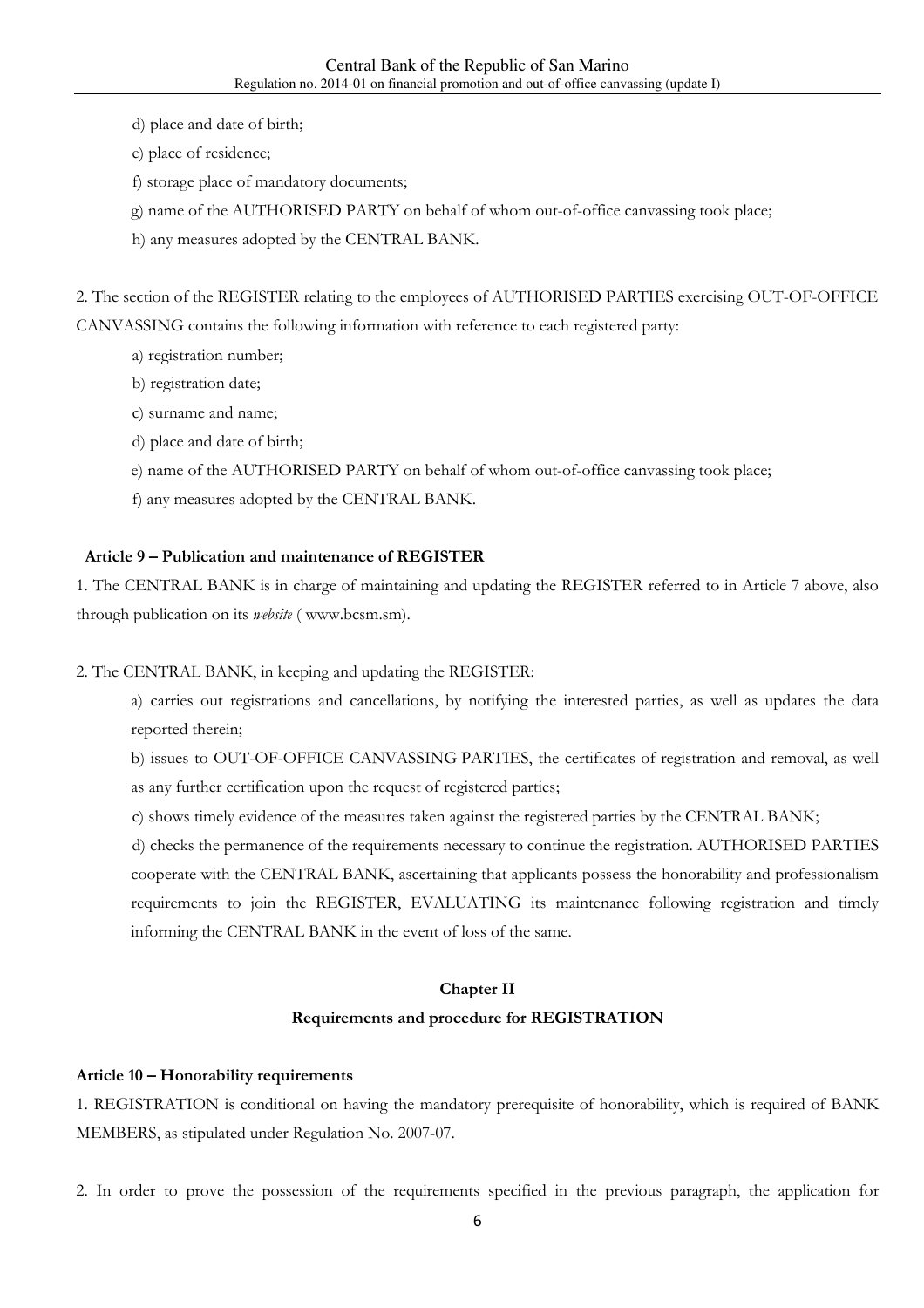registration must be accompanied by the following documents, which shall bear a date not earlier than three months before the date of application:

a) general criminal certificate, certificate of pending proceedings, civil certificate or certificate of non-bankruptcy, issued by the competent authorities of the place where the person resided for the greatest part of the last five years, in compliance with the criteria of "substantial equivalence" referred to in article 1, paragraph 2 of the CORPORATIONS ACT;

b) self-certification, as regards to all of the remaining jurisdictions, of the applicant given before a Public Notary of San Marino, using the template set forth under Annex A.

3. With a view to verifying the territorial jurisdiction of the public authorities having issued the certificates referred to in the previous paragraph, said certificates shall be accompanied by a copy of a valid IDENTITY DOCUMENT.

4. The certificates referred to in the second paragraph, letter a), may also result from a single cumulative document.

#### **Article 11 – Professionalism requirements of FINANCIAL PROMOTERS**

1. In order to be registered in the REGISTER of FINANCIAL PROMOTERS, the applicant shall satisfy the following requirements:

a) education qualification no lower than a high school diploma;

b) to have carried out, in the five years prior to the request for registration in the REGISTER, work activities with a responsibility role in functions characterising the conduct of INVESTMENT SERVICES for at least three years in total, with an AUTHORISED PARTY in the exercise of one of the activities referred to under letters D, E and F, of Annex 1 to LISF, or with a foreign entity authorised by the respective supervisory authority to exercise equivalent activities;

c) it must not have undergone in the two years prior to the submission of the application, a measure of removal from the REGISTER referred to in Article 7, or a measure of similar severity or removal from specific registers or equivalents held by foreign supervisory authorities.

 2. As an alternative to the requirement provided for in letter b) of the preceding paragraph, shall be considered a suitable requirement:

a) to have passed the evaluation required for inclusion in the single Register of financial promoters, referred to in Article 31 of Italian Legislative Decree no. 58 of 24 February 1998, or, for registration in the appropriate registers kept by other supervisory authorities or by foreign self-regulation bodies for the practice of activities equivalent to that of FINANCIAL PROMOTER. Foreign certifications produced for the purposes of acknowledging possession of the requirements for professionalism are subjected to the CENTRAL BANK, which evaluates their equivalence;

b) have professional certifications issued by recognised internationally associations, whose eligibility for the purposes of the necessary requirement depends on assessments of the CENTRAL BANK.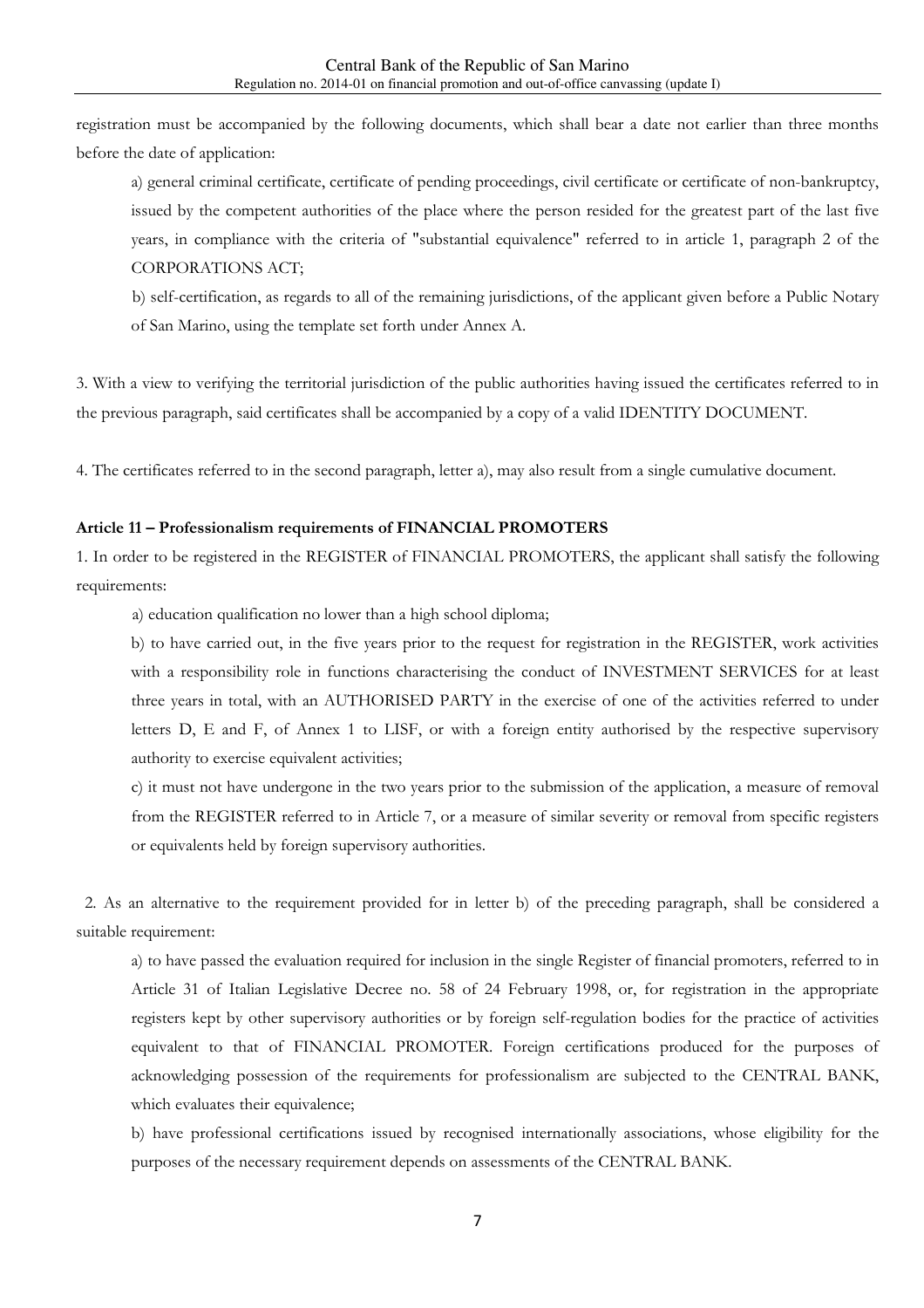- 3. In order to verify the requirements mentioned in the previous paragraphs, the following documents must be produced:
	- a) education qualification certificate or a certified copy thereof;
	- b) *curriculum vitae*;

c) a statement made by the entity or entities where the functions envisaged in paragraph 1, letter b) were performed, certifying the professional experience of the applicant, specifically with regard to the role and tasks actually performed and the period of time in which they were performed, specifying the function characterising the performance of investment services with a role of responsibility, the type of financial products and/or investment services placed or distributed; the CENTRAL BANK reserves the right to assess other certificates, even if not issued by the entity indicated in this letter, from which the same circumstances may be inferred;

- d) as an alternative to the document referred to under point c):
- certification of a pass in the evaluation required for the registration in the records or registers referred to in letter a) of paragraph 2 above, or a certificate proving the registration in such records or registers;
- professional certification in the cases referred to under letter b) of paragraph 2 above;

e) a declaration stating that, in the two years before the filing of the application, he/she was not subject to the proceeding specified in paragraph 1, letter c) above.

#### **Article 12 – Professionalism requirements of FINANCIAL PROMOTERS**

1. The following may not be entered in the REGISTER of financial promoters and, if they are registered, are removed ex officio: parties who have lost the requirements for maintaining their registrations in registers or foreign registers referred to in the previous Article 11, paragraph 2, letter a) who were registered in the 24 months prior to the date of submission of the application to register in the REGISTER referred to in Article 7 above. The same effects are produced in the case where the registration in foreign records or registers as referred to in the previous Article 11, paragraph 2, letter a) was carried out after the inclusion in the register referred to in Article 7.

2. The professional practice of FINANCIAL PROMOTER activities is incompatible:

a) with the practice of the consultancy activities concerning investment in financial instruments, except in the case that the activities are carried out on behalf of the AUTHORISED PARTY for whom the same PROMOTER operates;

b) in the capacity of director, statutory auditor, manager or internal auditor, employee, employee of an AUTHORISED PARTY or foreign parties authorised by their supervisory authorities to practice reserved activities equivalent to those referred to in LISF;

c) in the capacity of member, director, statutory auditor or employee of auditing companies in charge of the certification of the annual financial statements of AUTHORISED PARTY or foreign parties authorised by their supervisory authorities to practice reserved activities equivalent to those referred to in LISF;

d) with every additional task or activity in serious contrast with its orderly execution.

#### **Article 13 – Application for registration**

1. The application for the registration in the REGISTER of FINANCIAL PROMOTERS prepared according to the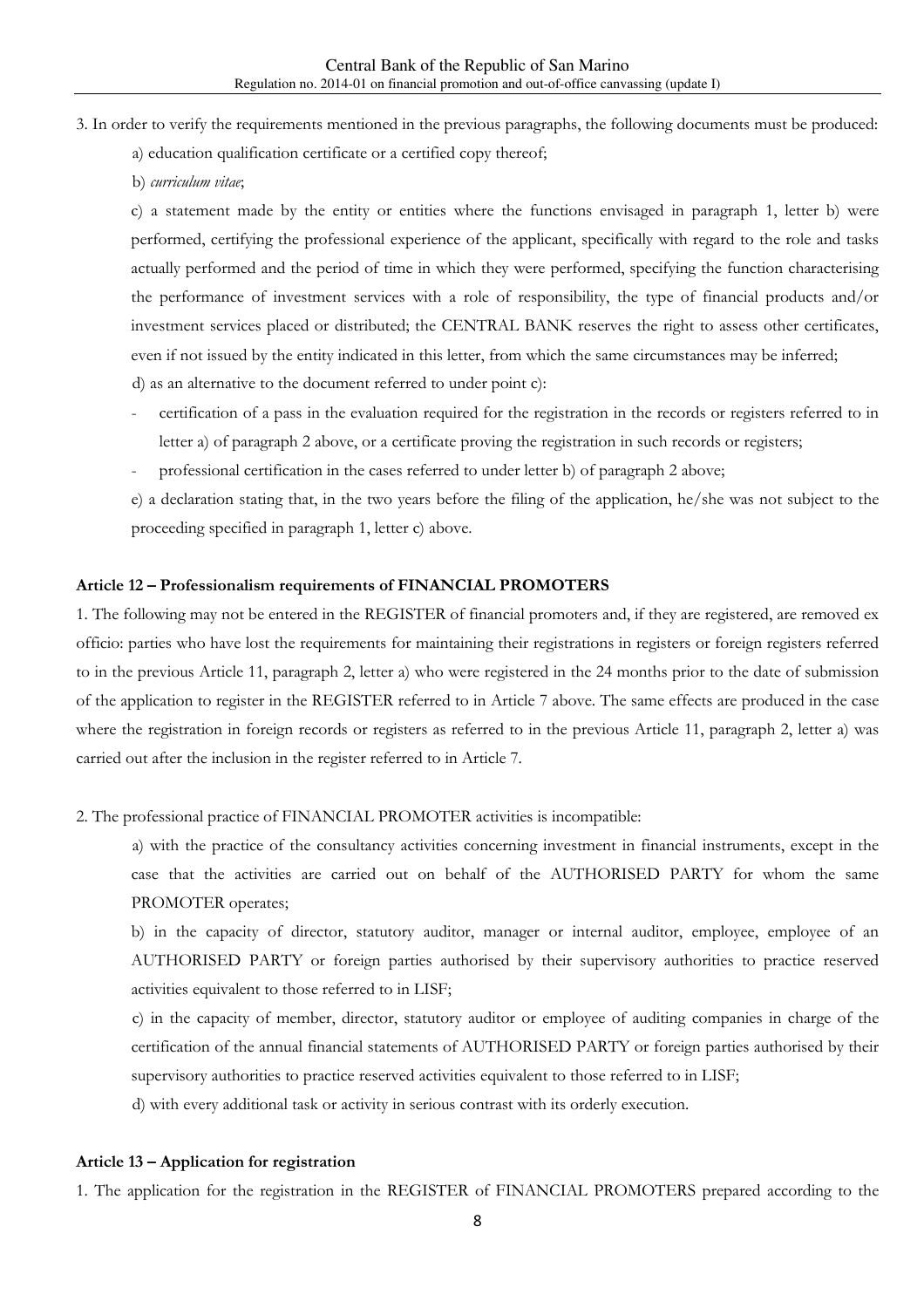model enclosed under Annex B and accompanied by the documents specified in such Annex must be signed by the party concerned and forwarded to the Supervision Department of the Central Bank of the Republic of San Marino.

2. The application for registration in the REGISTER section for employees of AUTHORISED PARTIES exercising OUT-OF-OFFICE CANVASSING, prepared according to the template enclosed under Annex B and accompanied by the documents specified in such Annex, must be signed jointly by the AUTHORISED PARTY and by the employ whose registration is requested and forwarded to the Central Bank of the Republic of San Marino – Supervision Department.

3. The application is deemed to have been received on the date in which it was handed over directly at the offices of the CENTRAL BANK or on the date on which it was received by the CENTRAL BANK, if sent by registered mail with acknowledgement of receipt.

#### **Article 14 – CENTRAL BANKS provisions**

1. Within thirty days from the date of receipt of the application, the CENTRAL BANK, having verified the existence of the requested requirements referred to in this Title, issues a decision for the acceptance or rejection thereof.

2. The period provided for in the preceding paragraph is suspended if the documentation is incomplete or if the applicant sends, on his/her own initiative, new documents to supplement or amend those previously transmitted. The CENTRAL BANK notifies the interested party of the suspension of such period. A new term for a period equal to that interrupted starts as from the date of receipt of the missing documents, supplements or amendments.

3. The period provided for under paragraph 1 is suspended if the CENTRAL BANK requests additional information to supplement the documentation submitted, setting a period for the transmission of such information and warning that failure to provide the additional information required will lead to the application being considered as withdrawn.

4. Should the application for registration in the REGISTER of FINANCIAL PROMOTERS be accepted, the CENTRAL BANK issues a statement in order to allow the applicant to acquire further authorisations provided for under the laws of San Marino to conduct professional activities.

5. Once the documents referred to in the preceding paragraph 4 have been acquired, the applicant shall transmit to the CENTRAL BANK a certified copy of the authorisations attained and a copy of the insurance civil liability policy referred to in Article 23, as well as a copy of the contract for the appointment by the AUTHORISED PARTY. If more than three months have elapsed from issuance of the certificate provided for by the previous paragraph 4, certificates proving the honorability requirements should be renewed.

6. The CENTRAL BANK, having verified the completeness of the supplemental documents provided for by the previous paragraph, registers the applicant in the REGISTER of FINANCIAL PROMOTERS and issues the certificate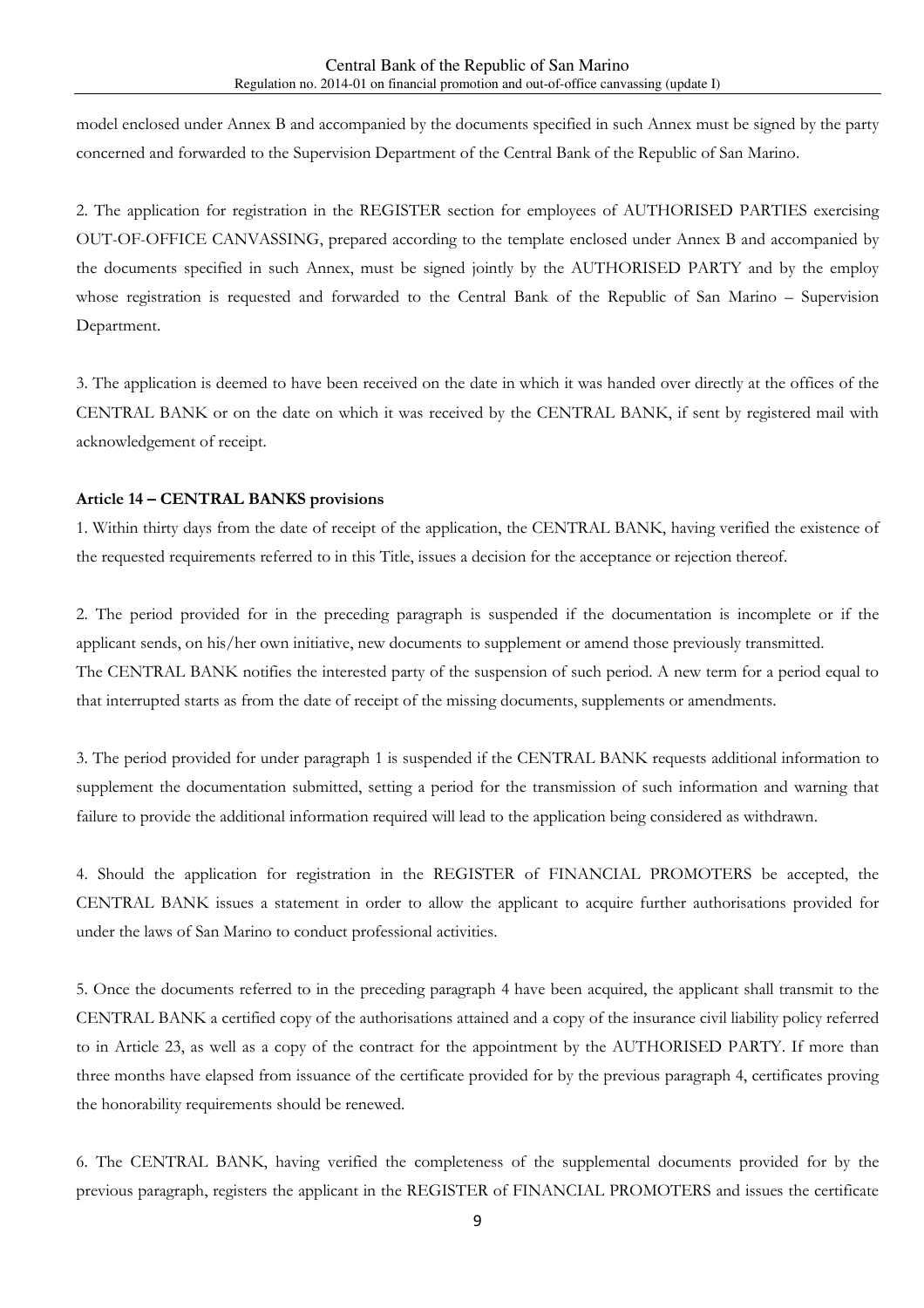of registration referred to in Article 9, paragraph 2, letter b).

7. The CENTRAL BANK notifies the registration of the FINANCIAL PROMOTER to the Public Administration departments involved.

8. In the case of a measure approving the application for registration in the section of the REGISTER dedicated to employees of AUTHORISED PARTIES exercising OUT-OF-OFFICE CANVASSING, the CENTRAL BANK enters the party in the appropriate section of the REGISTER and issues a certificate of registration as referred to in Article 9, paragraph 2, letter b).

### **Chapter III Suspension and removal from the REGISTER**

#### **Article 15 – Suspension upon request of a party**

1. OUT-OF-OFFICE CANVASSING PARTIES may request suspension from the REGISTER by sending an application to the Central Bank of the Republic of San Marino – Supervision Department. The application with which suspension is required is signed by the FINANCIAL PROMOTER and sent as a copy to the AUTHORISED PARTY on behalf of whom it operates. If the application for suspension concerns an employee of an AUTHORISED PARTY who exercises OUT-OF-OFFICE CANVASSING, the application itself is signed by the employee and sent as a copy to the AUTHORISED PARTY or is signed by the AUTHORISED PARTY and sent as a copy to the employee or is signed jointly by both.

#### **Article 16 – Suspension ex officio**

1. The CENTRAL BANK may order the suspension of the OUT-OF-OFFICE CANVASSING PARTY from the REGISTER for a period not exceeding six months in case of breaches of the law or this Regulation, and in particular in the event of:

a) breach by FINANCIAL PROMOTER of the provisions referred to in Article 12, paragraph 2, if the incompatibilities can be removed within an adequately limited period;

b) breach by the FINANCIAL PROMOTER of the general rules of conduct referred to in Article 20, paragraphs 2 and 3;

c) breach by the OUT-OF-OFFICE CANVASSING PARTY of the rules for presentation and conduct toward clients referred to in Article 21, paragraph 4;

d) breach by the FINANCIAL PROMOTER OF THE obligations for the storage of the documentation referred to in Article 22;

e) breach by the FINANCIAL PROMOTER of the provisions on the insurance policy referred to in Article 23.

#### **Article 17 – Removal upon request of a party**

1. OUT-OF-OFFICE CANVASSING PARTY may request the removal from the REGISTER by sending an application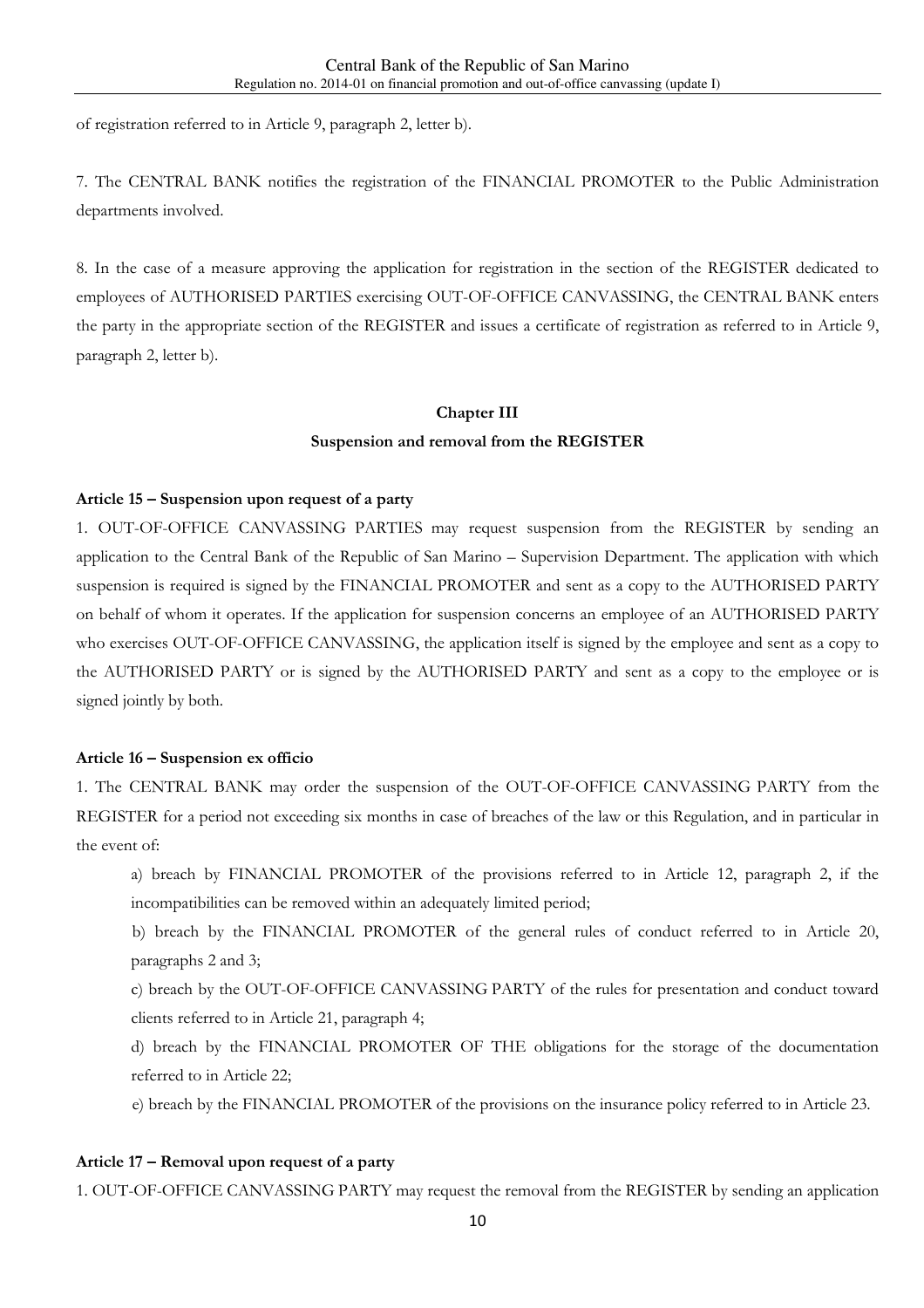to the Central Bank of the Republic of San Marino, –Supervision Department. The application with which removal is requested is signed by the FINANCIAL PROMOTER and is sent as a copy to the AUTHORISED PARTY on behalf of whom it operates. If the application for removal concerns an employee of an AUTHORISED PARTY who exercises OUT-OF-OFFICE CANVASSING, the application itself is signed by the employee and sent as a copy to the AUTHORISED PARTY or is signed by the AUTHORISED PARTY and sent as a copy to the employee or is signed jointly by both.

#### **Article 18 – Removal ex officio**

1. The CENTRAL BANK may order the removal ex officio from the REGISTER in the following cases:

- a) loss of the requirements for registration, and with reference to FINANCIAL PROMOTERS, including the occurrence of any impediments or incompatibilities as referred to in Article 12, where the situations of incompatibility are not removable within an adequately limited term;
- b) serious violations of the law or the obligations provided for in this Regulation, including:
	- 1) breach by the FINANCIAL PROMOTER of the provision referred to in Article 5, paragraph 1;
	- 2) OUT-OF-OFFICE CANVASSING carried out on behalf of non-authorised parties;

3) soliciting investment in breach of the provisions referred to in Part III, Title I of LISF and its implementing provisions by the OUT-OF-OFFICE CANVASSING PARTY;

4) breach by the FINANCIAL PROMOTER of the rules of presentation and conduct toward clients referred to in Article 21, paragraphs 5, 6 and 7;

5) communication or transmission to the client or potential client or to the CENTRAL BANK of false information and documents by the OUT-OF-OFFICE CANVASSING PARTY;

6) the forging of the signature of the client or potential client by the OUT-OF-OFFICE CANVASSING PARTY;

7) execution of transactions that were not arranged or authorised by the client or the potential client, concerning reports that are relevant to the latter, or nevertheless connected to the same by the OUT-OF-OFFICE CANVASSING PARTY;

Seriousness may also result from the reiteration of violations already sanctioned with the suspension under article 16, paragraph 1;

c) non-payment of the supervision contribution by the FINANCIAL PROMOTERS;

d) death.

#### **Article 19 – Procedure and effects of suspension and removal orders**

1. The CENTRAL BANK, no later than thirty days from receipt of the request for a suspension or removal upon the request of a party, shall issue an order providing respectively for the suspension or removal.

2. In the cases of suspension or removal ex officio, the CENTRAL BANK notifies to the FINANCIAL PROMOTER in writing or, if the dispute involves an employee of an AUTHORISED PARTY that exercises OUT-OF-OFFICE CANVASSING, the same AUTHORISED PARTY and the employee, of the breaches detected or other assumptions,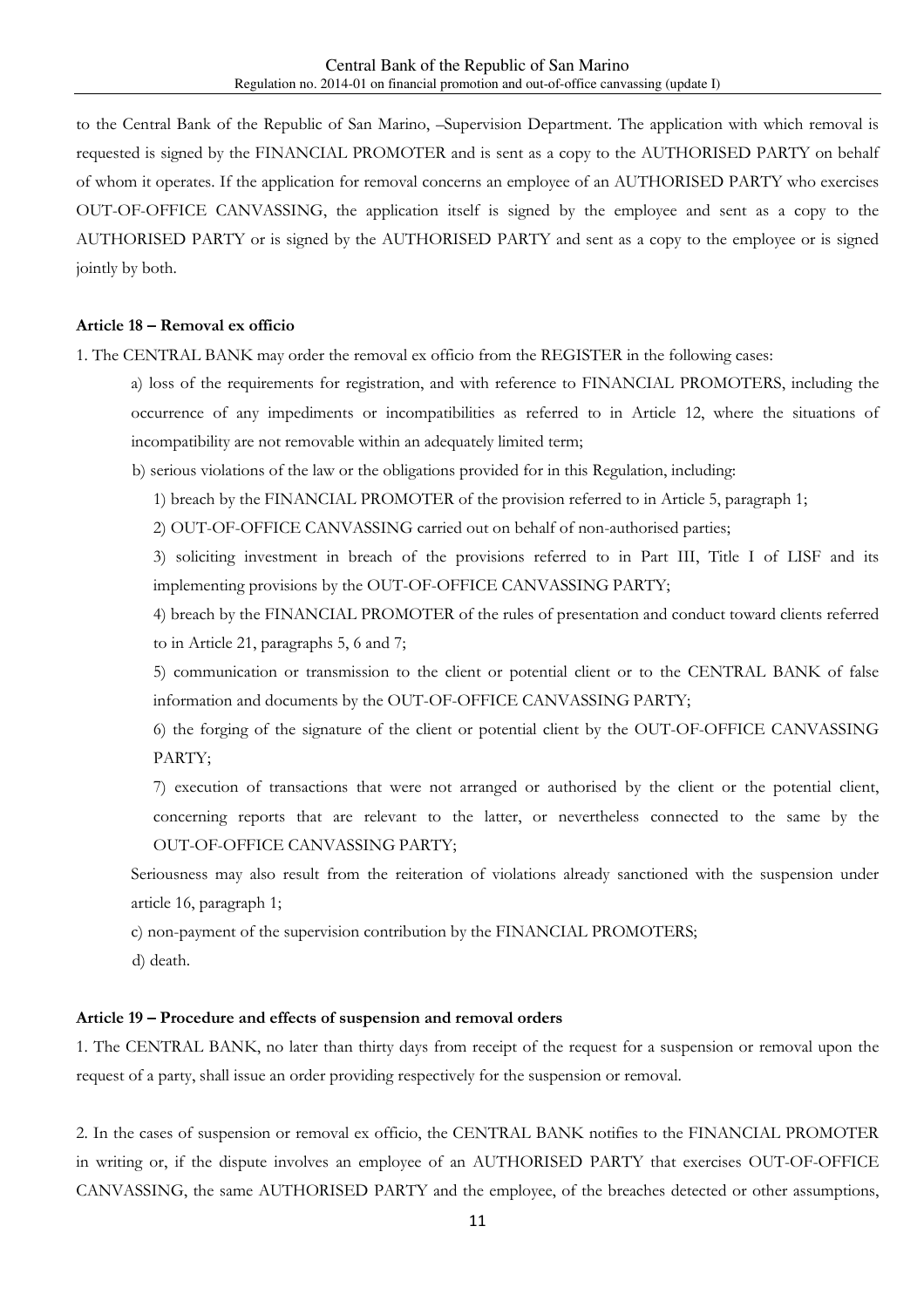specifying the underlying facts and documents, and grants, to the FINANCIAL PROMOTER or, if the dispute relates to a employee, to the AUTHORISED PARTY, a period of thirty days in which to submit the objections.

3. Within thirty days from the expiry of the period indicated in the previous paragraph, the CENTRAL BANK, having assessed the objections, issues an order with which, should it deem that the allegations must not be dismissed or that the findings can be remedied, it orders suspension for a specified period of time, included in the limit referred to in Article 16, paragraph 1, or the removal from the REGISTER.

4. The CENTRAL BANK notifies the suspension and removal orders issued under the paragraphs above. If the measure concerns a FINANCIAL PROMOTER, the notification is issued against the FINANCIAL PROMOTER itself, the AUTHORISED PARTY on behalf of whom it operas and the public administration departments concerned. If the measure concerns an employee of an AUTHORISED PARTY that practices OUT-OF-OFFICE CANVASSING, the notification is issued to the same AUTHORISED PARTY and to the employee.

5. Through provisions for the suspension or removal ex officio, appeal in the Administrative Court is admitted, pursuant to Article 38, paragraph 6 of LISF, in the manner and forms provided for by Law no. 68 of 28 June 1989 as amended.

6. As from issuance of the measure of the CENTRAL BANK with which the suspension is arranged and for the entire period of suspension from the REGISTER, the OUT-OF-OFFICE CANVASSING PARTY is required to complete any transactions for which it had already received the sums to be transmitted to the AUTHORISED PARTY on behalf of whom it operates, and it cannot promote or stipulate new contracts, but it can provide its cooperation in the management or execution of the contracts entered into before the suspension.

7. The suspension procedures and the duration thereof, if defined, are noted in the REGISTER until the end of the suspension period.

8. As from issuance of the CENTRAL BANK measure with which removal IS ORDERED, the OUT-OF-OFFICE CANVASSING PARTY may not promote or enter new contracts and is obliged to complete any operations for which it has already received the sums to transmit to the AUTHORISED PARTY on behalf of whom it operates.

#### **Chapter IV**

#### **Rules of organisation and conduct concerning OUT-OF-OFFICE CANVASSING PARTY**

#### **Article 20 – General rules of conduct concerning FINANCIAL PROMOTERS**

1. FINANCIAL PROMOTERS must operate on the basis of a written contract with the AUTHORISED PARTY who appointed them. This contract must regulate the content of the services to be provided, their execution procedures and the calculation of commissions, and identify the FINANCIAL INSTRUMENTS and INVESTMENT SERVICES to be offered by means of OUT-OF-OFFICE CANVASSING.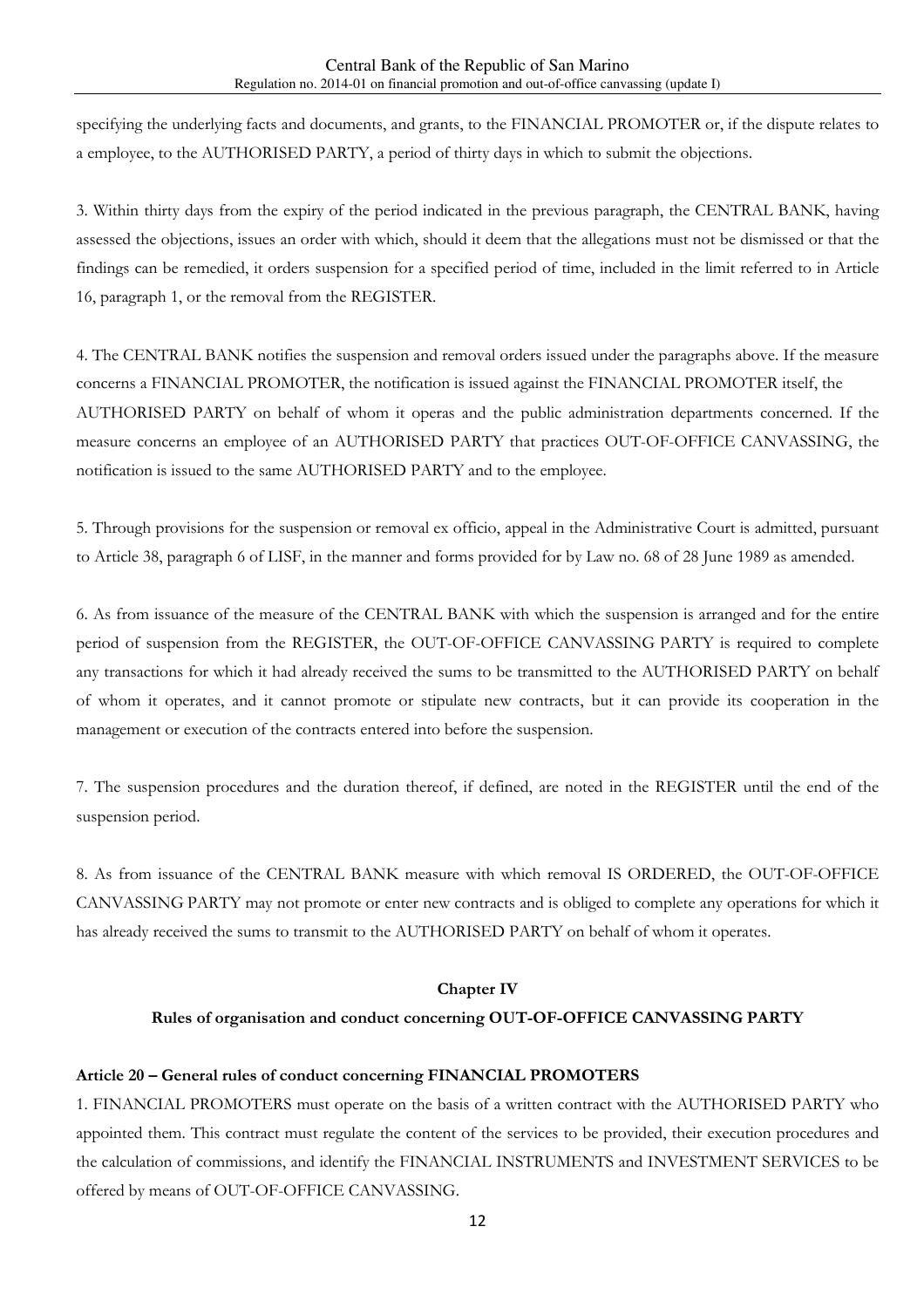2. FINANCIAL PROMOTERS must always behave with due diligence, fairness and transparency and are bound to compliance with the provisions of this Regulation and of the provisions applicable to them in relation to money laundering. FINANCIAL PROMOTERS are also obliged to comply with the provisions ordered by the AUTHORISED PARTY on behalf of whom they operate, and to carry out the duties required on the basis and within the limits of their appointment, in order to ensure, pursuant to Article 6, compliance with the rules of conduct, transparency and the protection of clients regarding the services or instruments offered.

3. FINANCIAL PROMOTERS are required to maintain the confidentiality of the information acquired from clients or potential clients, or which they have by virtue of their activities, except towards the AUTHORISED PARTY on behalf of whom they operate and in any other case in which the law requires its disclosure. However, the use of the above information is prohibited for interests other than strictly professional ones.

#### **Article 21 – Rules of presentation and conduct towards clients**

1. At the time of the first contact, the OUT-OF-OFFICE CANVASSING PARTY:

a) delivers to the client or potential client, a copy of a declaration prepared by the AUTHORISED PARTY on behalf of whom it operates, showing the identification elements of this PARTY, details of registration in the REGISTER and the ID details of the PROMOTER or employee who practices OUT-OF-OFFICE CANVASSING, as well as the address to which the declaration of withdrawal is to be sent, pursuant to Article 4; b) delivers to the client or potential client of a copy of a communication compliant with the template referred to in Annex D.

2. In the case of a change in the data reported on the declaration referred to in paragraph 1, letter a), a new updated version of the declaration must be delivered to the client or potential client.

3. The OUT-OF-OFFICE CANVASSING PARTY carries out the information requirements towards the client or potential client in a clear and comprehensive manner and verifies that the same understood the essential characteristics of the proposed operation.

4. The OUT-OF-OFFICE CANVASSING PARTY must verify the identity of the client or potential client, prior to collecting its subscriptions or provisions, and provide the latter with copies of the contracts, of the provisions and any other instrument or document signed.

5. The OUT-OF-OFFICE CANVASSING PARTY may receive from the client or potential client, for the consequent immediate transmission, exclusively:

a) cheques, bankers' drafts or postal orders made payable to the AUTHORISED PARTY on behalf of whom it operates or to the party whose services, financial instruments or products are offered, with a non-transferability clause;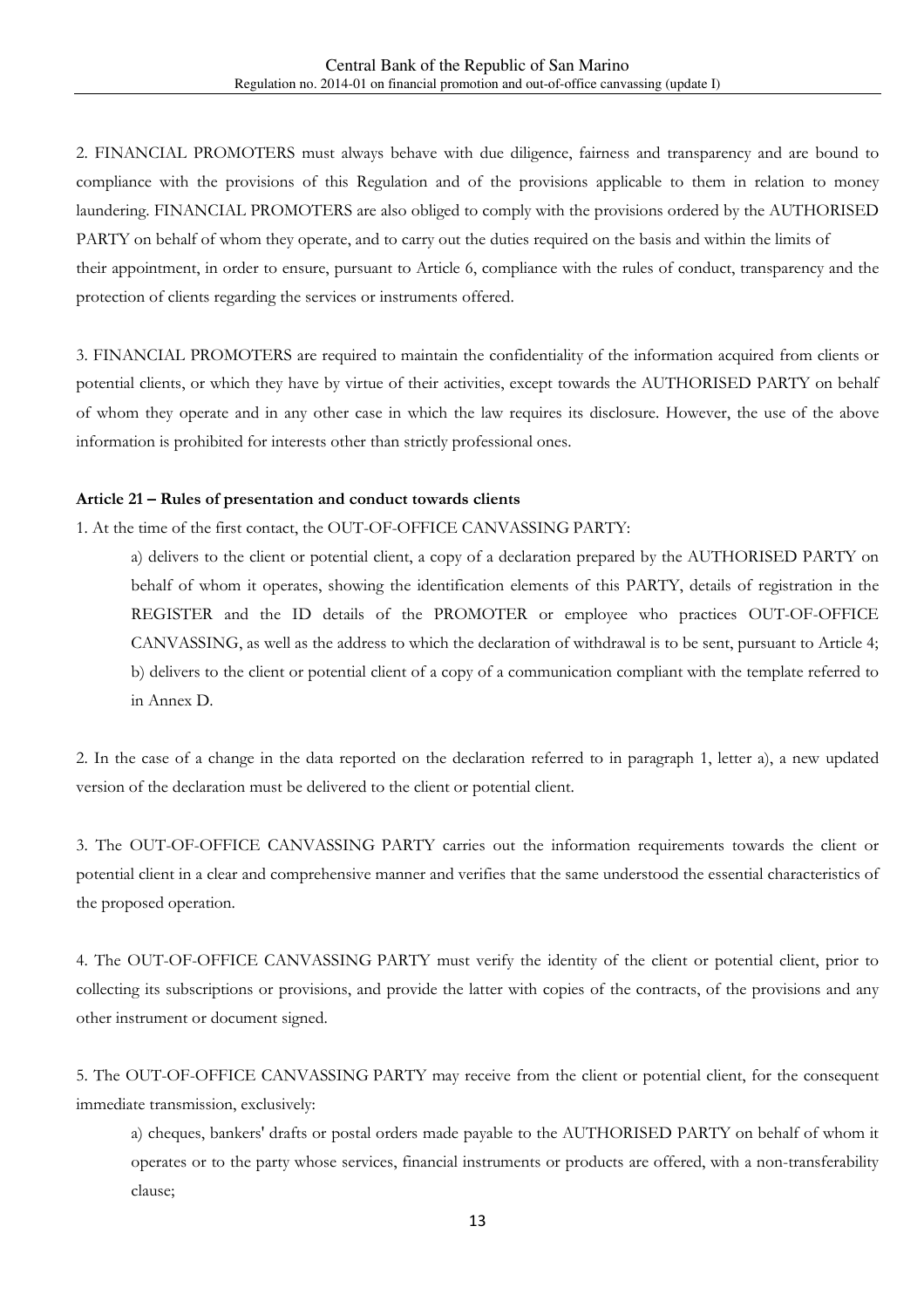b) wire transfer orders and similar documents whose recipient is one of the parties indicated under the previous letter;

c) registered or by-order financial instruments, in the name of or endorsed by the party that performing the service on offer.

6. The OUT-OF-OFFICE CANVASSING PARTY cannot receive from clients any cash and any form of compensation or financing.

7. THE OUT-OF-OFFICE CANVASSING PARTY cannot use the data transmission codes to access reports relating to clients or potential clients or in any way connected to them.

#### **Article 22 – Storage of documentation by OUT-OF-OFFICE CANVASSING PARTY**

1. The FINANCIAL PROMOTER must keep in an orderly manner for at least five years in the notified places:

a) a copy of the contracts signed by clients through the former;

b) other documents signed by clients;

c) the correspondence exchanged with the AUTHORISED PARTIES on behalf of whom the PROMOTER has operated over time;

d) voice recordings that it is required to carry out in the conduct of its business.

2. Except as provided for by legislation on filing books and documents, the contracts and documents covered by this Regulation must be retained for at least five years from the time when they were prepared, also through magnetic media, microfilming, optical or digital media, or other equivalent technical forms ensuring their integrity. Even voice recordings of the orders and telephone authorisations must be retained for at least five years from their execution. Within the aforementioned storage period, the FINANCIAL PROMOTER must make available to the client who requests it, within seven days of request, the documents and recordings in its possession that concern it, against reimbursement of the costs actually incurred.

3. The FINANCIAL PROMOTER must record chronologically in a specific register, also held in a computerised form, the individual transactions concluded with clients.

4. The requirements for storage of the entire documentation relating to OUT-OF-OFFICE CANVASSING activities exercised by employees are the responsibility of and are fulfilled by the AUTHORISED PARTY on behalf of whom the same employees operate.

#### **Article 23 – Insurance policy**

1. Before starting the operations, the FINANCIAL PROMOTER must enter a civil liability insurance policy for the activities carried out with a maximum limit of at least 1 million Euro for each claim and 3 million globally, for all damage caused to third parties for negligence and professional errors.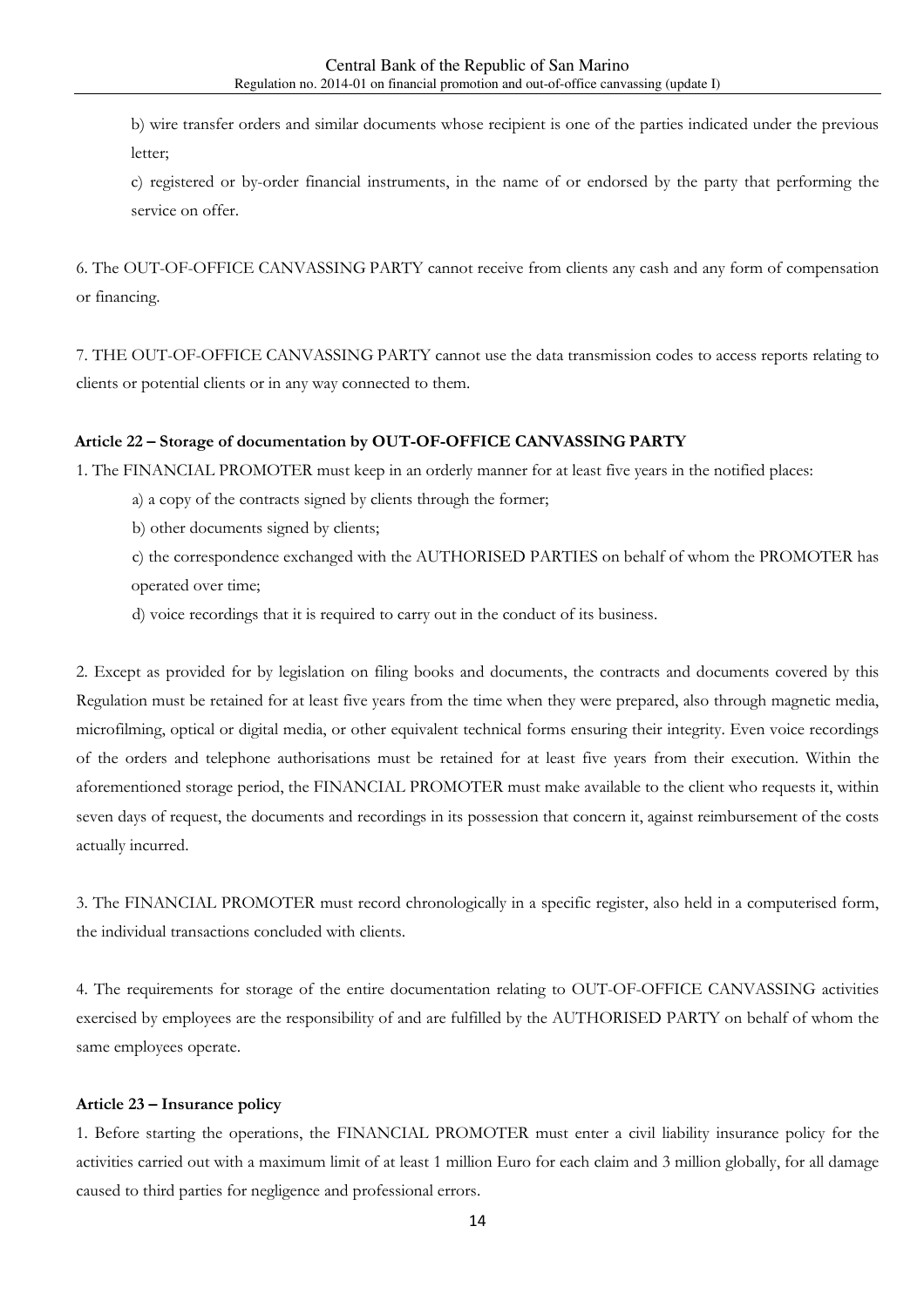# **Chapter V**

#### **Supervision**

#### **Article 24 – Powers of the Supervisory Authority**

1. The CENTRAL BANK supervises the activities of the FINANCIAL PROMOTERS with the powers provided for in Part II, Title I, Chapter I of LISF.

#### **Article 25 – Documentation to be sent to the Supervisory Authority by the FINANCIAL PROMOTERS**

1. By 31 March of each year, FINANCIAL PROMOTERS must send to the CENTRAL BANK:

a) the certification provided for by Article 10, paragraph 2, updated to a date no earlier than three months compared to the date of submission;

b) a report on the activities conducted during the previous year, drawn up according to the format defined by a specific measure published on the *website* of the CENTRAL BANK, www.bcsm.sm;

c) a copy of the civil liability insurance policy referred to in Article 23.

#### **Article 26 – Reporting requirements**

1. After registration, for the purpose of updating the REGISTER, FINANCIAL PROMOTERS, or the PARTIES AUTHORISED jointly with an employee who exercises OUT-OF-OFFICE CANVASSING ACTIVITIES, must communicate to the CENTRAL BANK every change in the data contained in the REGISTER, within ten days of the date on which the change occurred.

2. AUTHORISED PARTIES communicate to the CENTRAL BANK that, as regards the FINANCIAL PROMOTERS AND employees that they avail themselves of, their registration requirements have expired.

3. AUTHORISED PARTIES shall transmit to the CENTRAL BANK the names of FINANCIAL PROMOTERS and employees of whom they avail themselves for OUT-OF-OFFICE CANVASSING, with whom they have begun or ceased an agency relationship or a mandate or employment contract, during the previous month.

#### **Article 27 – Sanctions**

1. The violation of the provisions contained in this Regulation may be sanctioned under Decree no. 76 dated 30 May 2006.

2. The monetary sanctions imposed by the CENTRAL BANK to AUTHORISED PARTIES pursuant to Article 5, paragraph 3 of this Regulation shall apply towards the parties referred to in Article 22 of Decree no. 76 of 30 May 2006, in accordance with the provisions therein.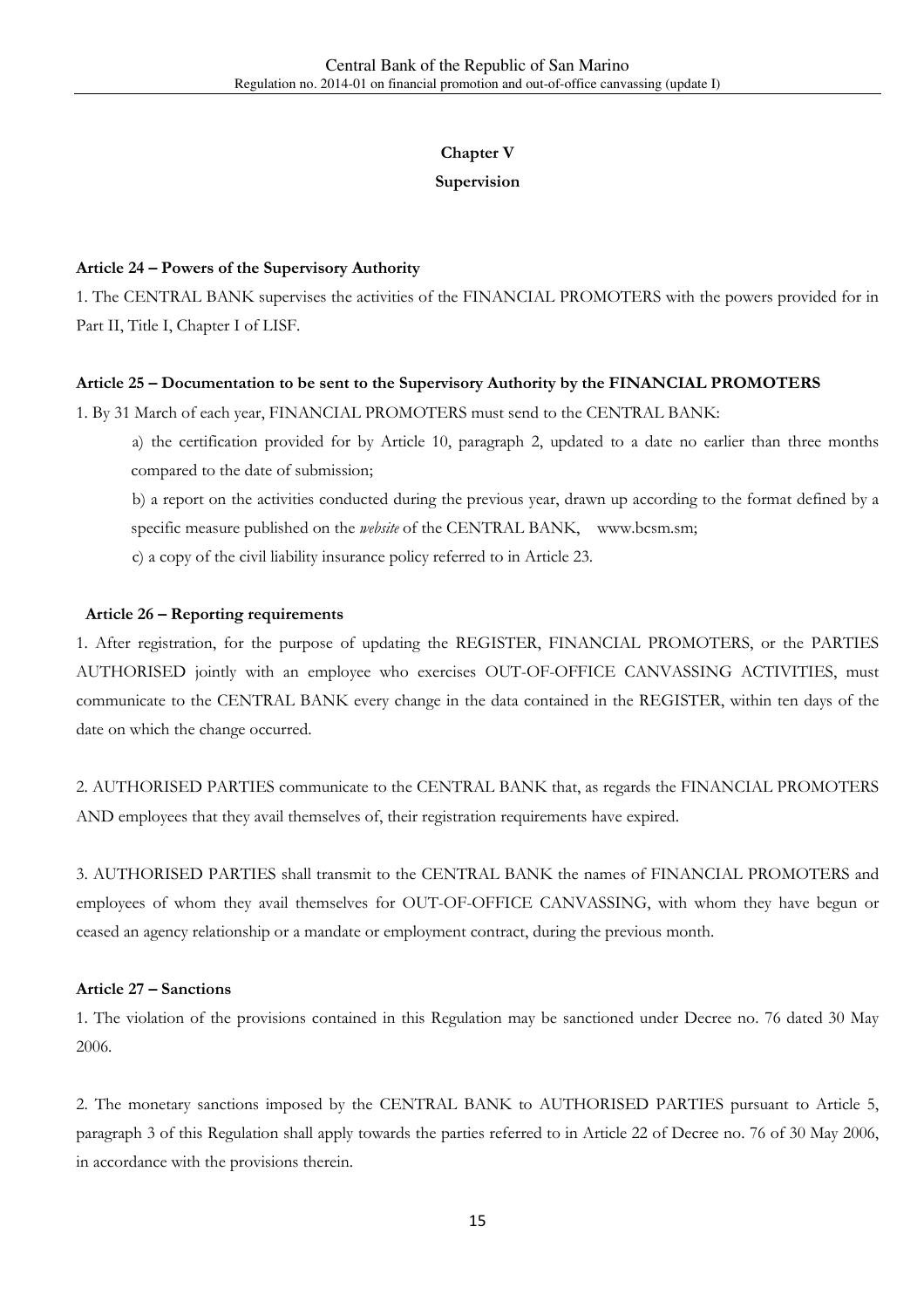# **TITLE III CROSS-BORDER OPERATIONS**

#### **Article 28 – Operations abroad of FINANCIAL PROMOTERS registered in the REGISTER**

1. The conduct of FINANCIAL PROMOTER activities abroad by the parties entered in the REGISTER is subject to compliance with the provisions in force in the jurisdiction of the foreign country in which one intends to operate, under the right of establishment or free provision of services, and the prior submission of an application for authorisation to the CENTRAL BANK containing the following information:

- a) the foreign Country where they intend to operate;
- b) the organisational measures to be adopted to conduct operations;
- c) the AUTHORISED PARTY on behalf of whom OUT-OF-OFFICE CANVASSING is to take place;

d) the INVESTMENT SERVICES and the FINANCIAL INSTRUMENTS that one intends to offer by OUT-OF-OFFICE CANVASSING.

2. Within ninety days from the date of receipt of the application, the CENTRAL BANK, having assessed the adequacy of the organisational procedures expressed in relation to the activities to be carried out, issues a decision for the acceptance or rejection thereof. The provisions of article 14 are applied as regards the interruption and suspension of the terms. The term may be interrupted also when the CENTRAL BANK deems it appropriate to involve the Supervisory Authority or any other self-regulating competent entity of the foreign country.

3. After receiving the authorisation of the CENTRAL BANK, the FINANCIAL PROMOTER registered in the Register may forward a request to the Supervisory Authority or any other competent self-regulating entity of the foreign country and must inform the CENTRAL BANK on the outcome of such a request and, in case of positive reply, it must notify the effective date of the commencement of the operations in the foreign country for the purposes of REGISTER RECORDING.

#### **TITLE IV**

#### **TRANSITIONAL AND FINAL PROVISIONS**

### **Article 29 – FINANCIAL PROMOTERS already registered in the list of FINANCIAL PROMOTERS held by the CENTRAL BANK**

1. The FINANCIAL PROMOTERS referred to in Article 156, paragraph 5, of LISF, must comply with these provisions within 180 days from the date of entry into force of this Regulation.

#### **Article 30 – Abrogated provisions**

1. Pursuant to Article 157, paragraph 4, of LISF, due to the entry into force of this Regulation, the supervisory provisions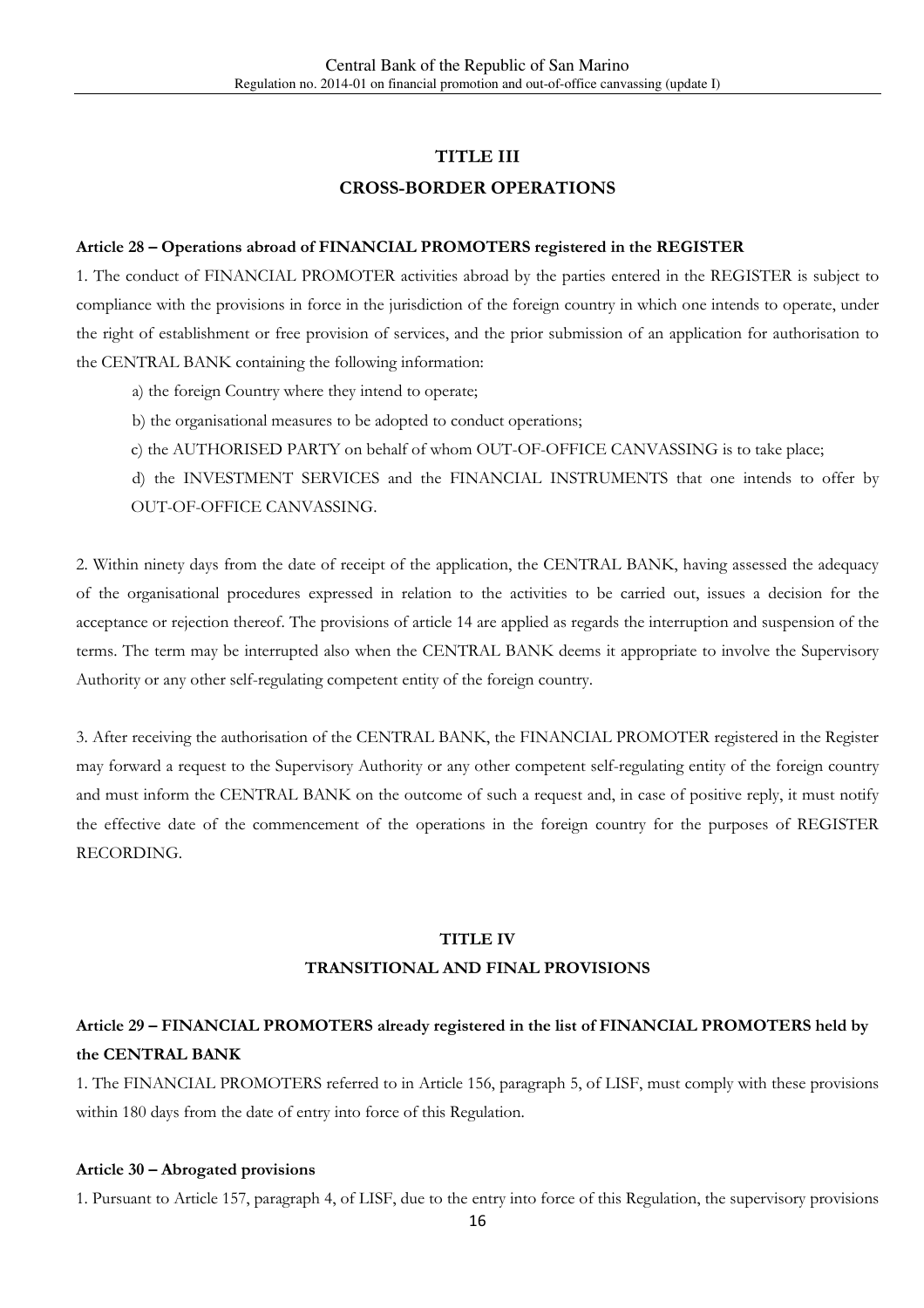referred to in Uniform Letters no. 39 and n. 94 addressed respectively to financial companies and banks, as well as to financial promoters, issued on 20 July 1998 by virtue of the regulations repealed by LISF, become inapplicable.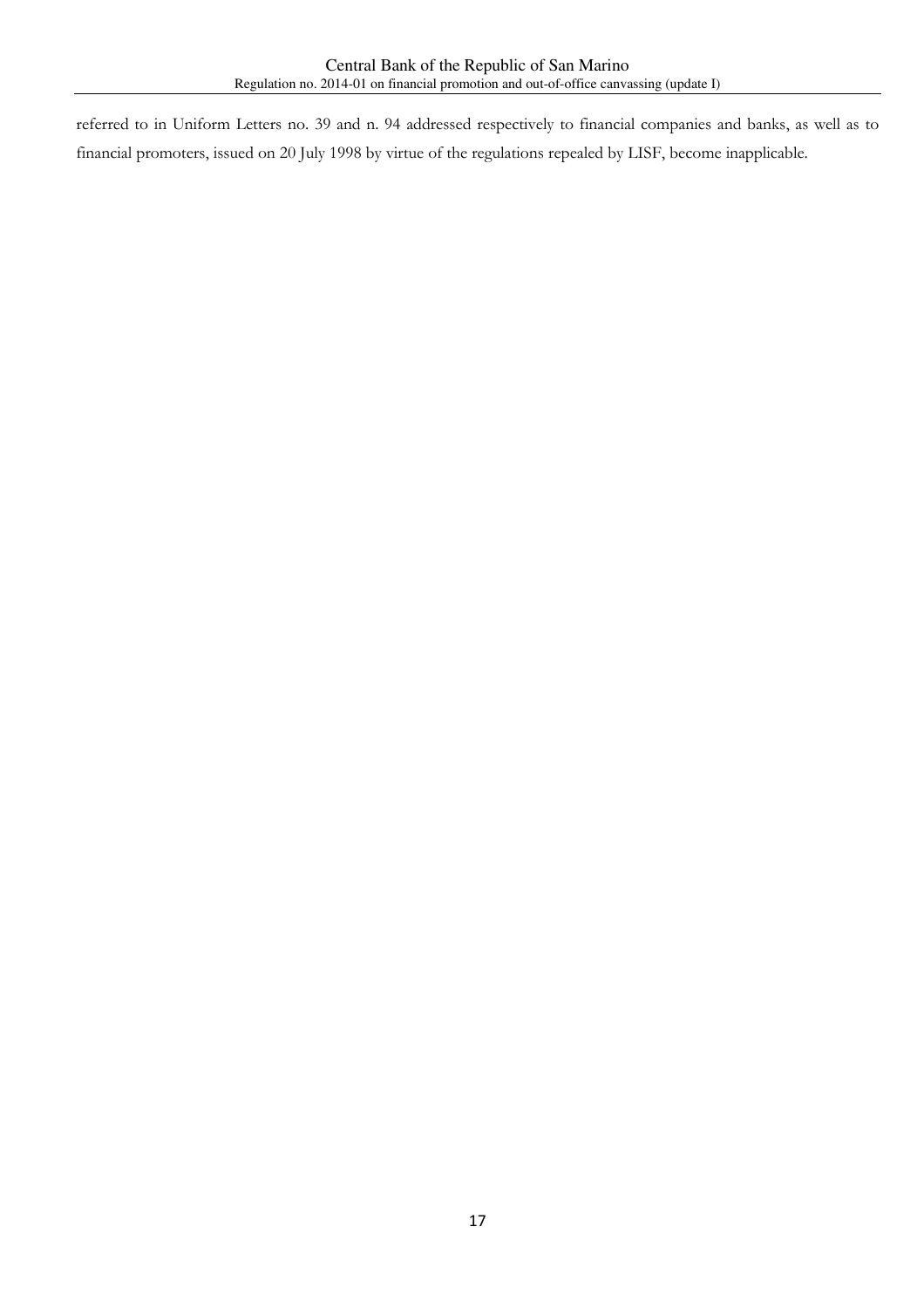# **ANNEXES TO THE REGULATIONS CONCERNING FINANCIAL PROMOTION AND OUT-OF-OFFICE CANVASSING year 2014 / number 01**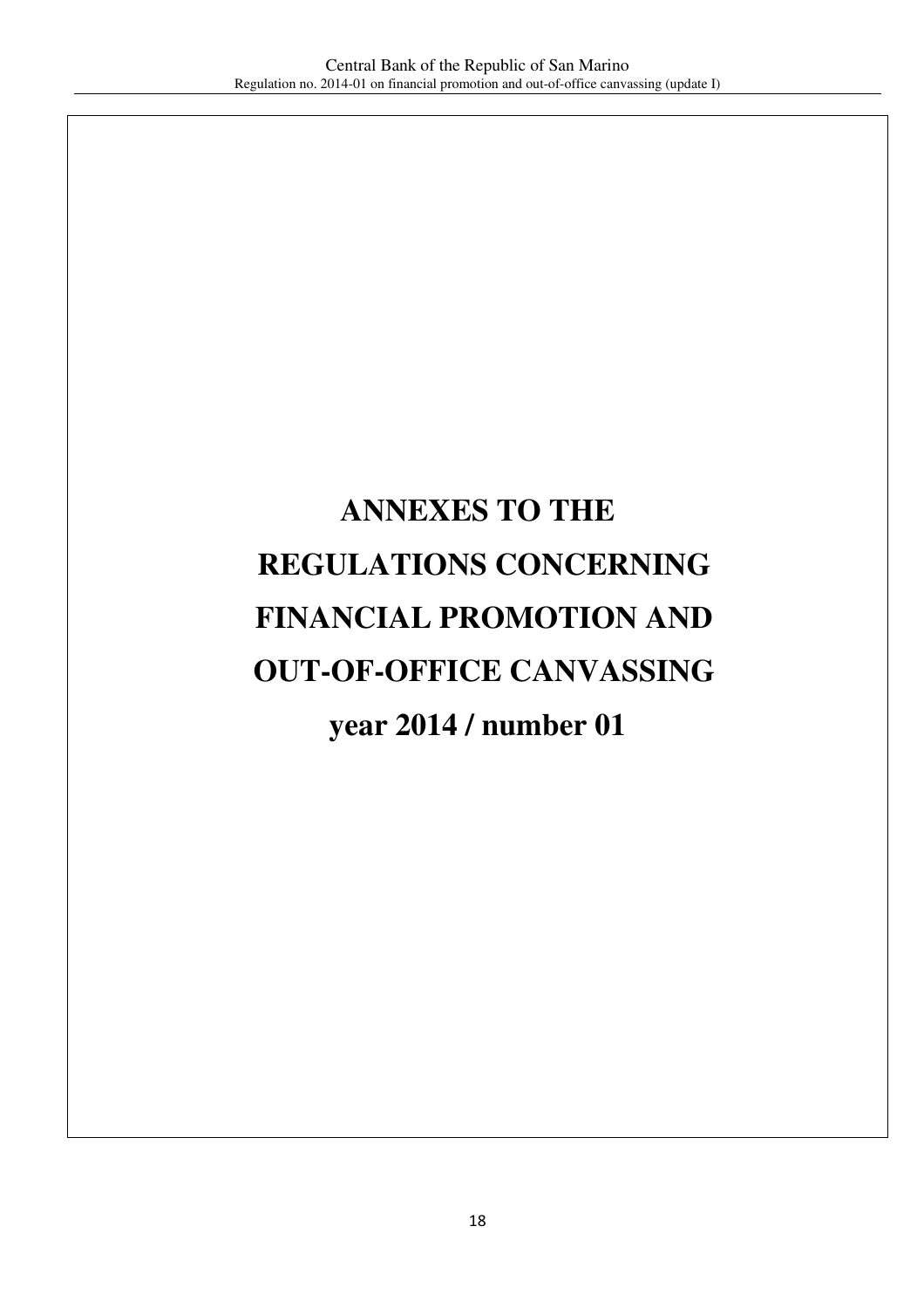#### **Annex A**

#### **SELF CERTIFICATION OF COMPLIANCE WITH THE HONORABILITY REQUIREMENTS**

|    | I, the undersigned                               |                                                                               | born           |
|----|--------------------------------------------------|-------------------------------------------------------------------------------|----------------|
|    |                                                  | <sub>on</sub>                                                                 | and a resident |
| of |                                                  |                                                                               | a citizen of   |
|    |                                                  | fully aware of the civil and criminal responsibility that I assume concerning |                |
|    | $1.1$ $1.21$ $2.1$ $2.1$ $2.1$ $2.1$ $2.1$ $2.1$ |                                                                               |                |

the truthfulness of the statements listed below

#### **HEREBY DECLARE**

pursuant to Law no. 165 of 17 November 2005 and the implementing measures issued by the Central Bank of the Republic of San Marino, that:

1) in the last five-year period I resided, most of the time, at the following address:<sup>1</sup>

2) the enclosed certificates, issued by the competent local public authority based on the residence specified in point 1 above, do not evidence any element that might negatively affect the possession of the requirements of honorability as envisaged in the supervisory provisions currently in force;

\_\_\_\_\_\_\_\_\_\_\_\_\_\_\_\_\_\_\_\_\_\_\_\_\_\_\_\_\_\_\_\_\_\_\_\_\_\_\_\_\_\_\_\_\_\_\_\_\_\_\_\_\_\_\_\_\_\_\_\_\_\_\_\_\_\_\_\_\_\_\_\_\_\_\_\_\_\_\_\_\_\_\_\_\_\_\_\_\_\_\_\_\_

3) currently, I am not aware of any prejudicial processes/procedures/actions against me, already concluded or still pending with any jurisdiction other than that referred to under point 2 above, likely to jeopardise the possession of honorability requirements provided for by current supervisory provisions and, having never committed any facts that are their prerequisite, I have no reason to believe that they may occur.

#### **I HEREBY AUTHORISE**

the Central Bank of the Republic of San Marino to carry out any relevant and necessary verification with the competent

 $\overline{\phantom{a}}$ 

<sup>1</sup> Insert: City name (Country name), street/square name and number.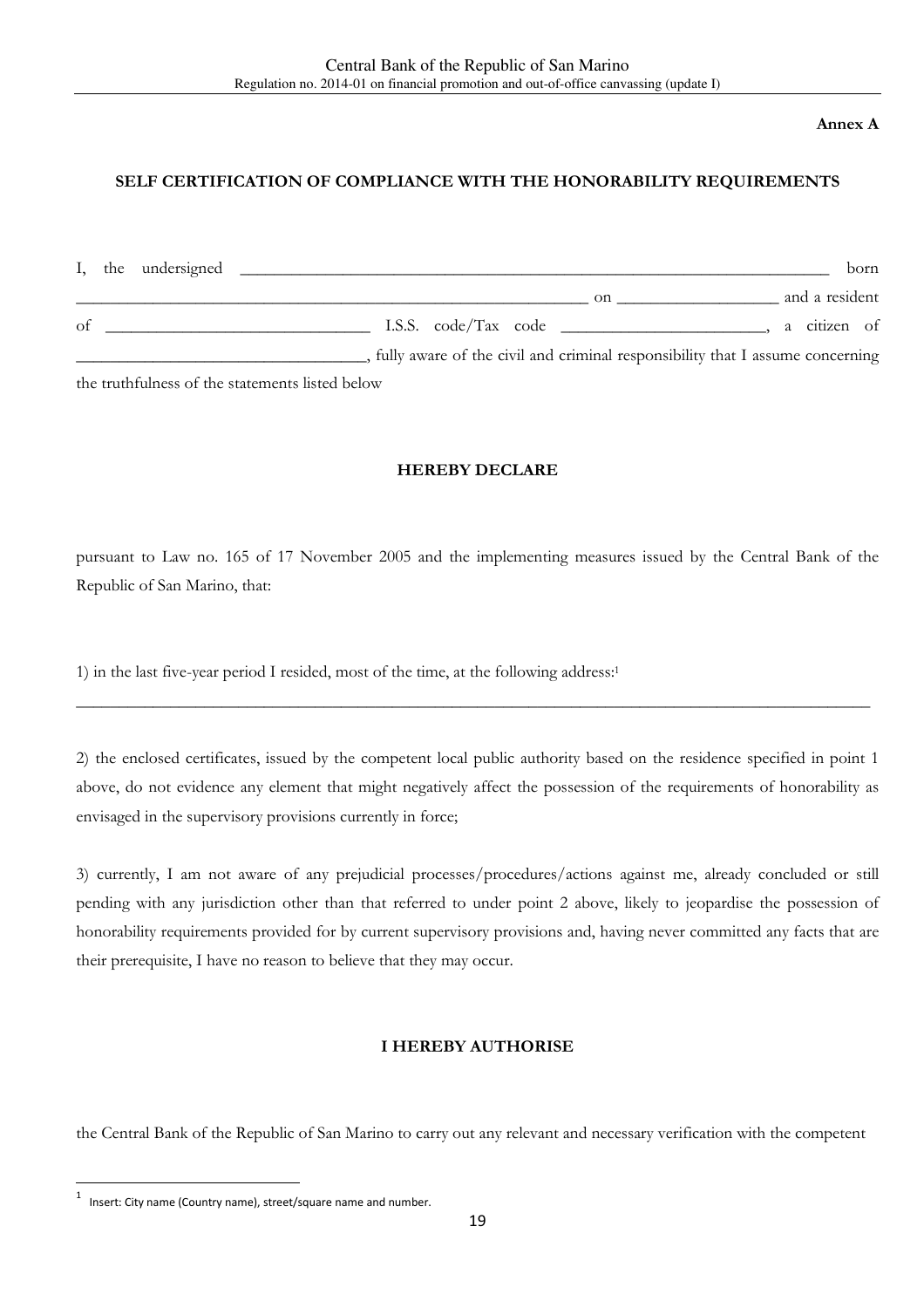Offices to prove the veracity of my statements in this document.

In witness thereof.

Republic of San Marino, \_\_\_\_\_\_\_\_\_\_\_\_

 $\frac{1}{2}$  ,  $\frac{1}{2}$  ,  $\frac{1}{2}$  ,  $\frac{1}{2}$  ,  $\frac{1}{2}$  ,  $\frac{1}{2}$  ,  $\frac{1}{2}$  ,  $\frac{1}{2}$  ,  $\frac{1}{2}$  ,  $\frac{1}{2}$  ,  $\frac{1}{2}$  ,  $\frac{1}{2}$  ,  $\frac{1}{2}$  ,  $\frac{1}{2}$  ,  $\frac{1}{2}$  ,  $\frac{1}{2}$  ,  $\frac{1}{2}$  ,  $\frac{1}{2}$  ,  $\frac{1$ 

 *NOTARISATION OF THE SIGNATURE*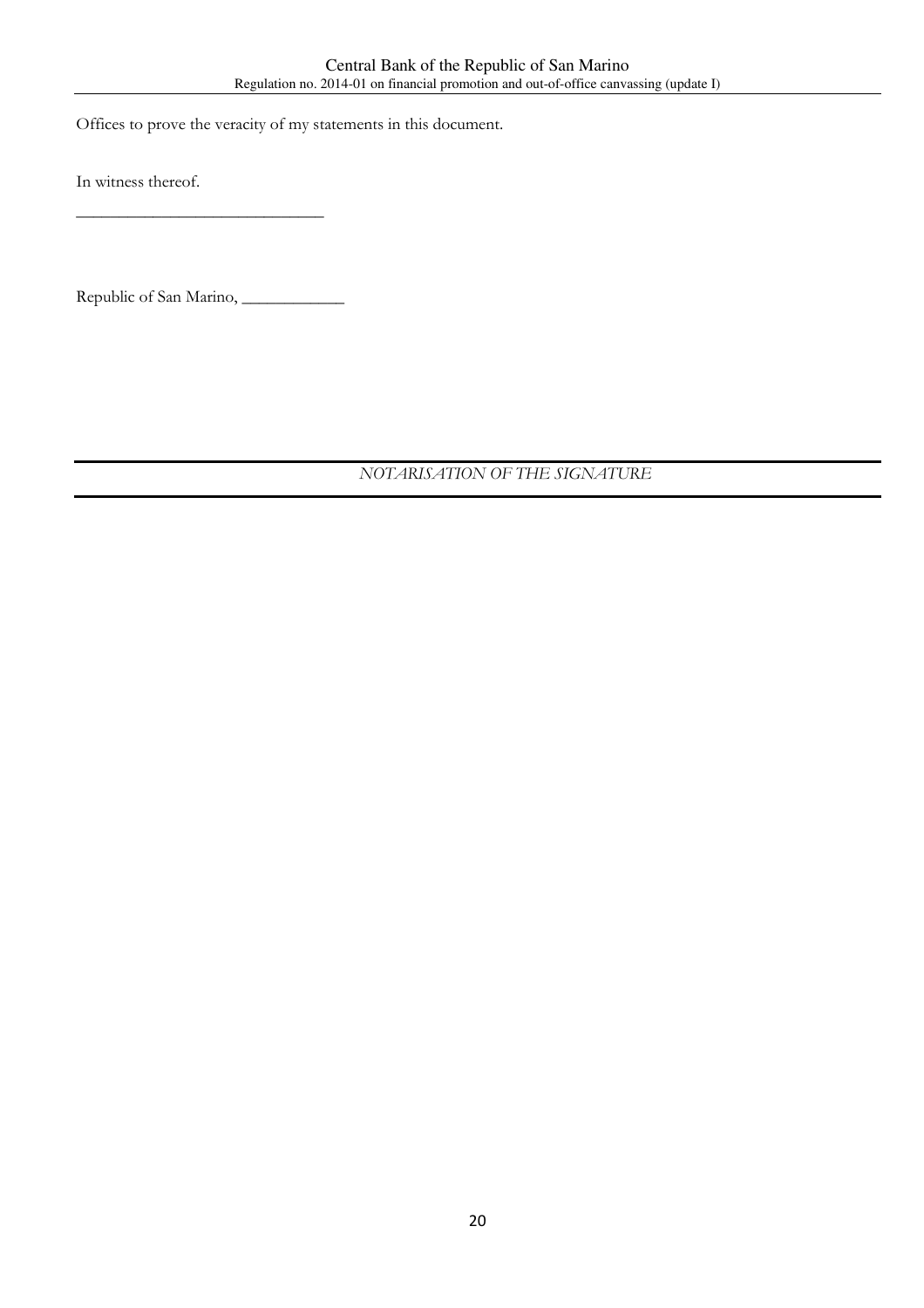**Annex B** 

## **APPLICATION FORM TO ENROLL IN THE REGISTER OF FINANCIAL PROMOTERS**

**To the Central Bank of the Republic of San Marino Supervision Department Via del Voltone, n. 120 47890 SAN MARINO** 

| I, the undersigned (name and surname) |    |  |  |  |
|---------------------------------------|----|--|--|--|
| born in                               | on |  |  |  |
| residing in                           |    |  |  |  |

ASK

to be entered in the register of financial promoters established pursuant to Article 25 of Law no. 165 of 17 November 2005.

For this purpose, I

#### DECLARE

- that the main place of business, where the relevant documentation will be kept, is located in the Republic of San Marino at the following address:

\_\_\_\_\_\_\_\_\_\_\_\_\_\_\_\_\_\_\_\_\_\_\_\_\_\_\_\_\_\_\_\_\_\_\_\_\_\_\_\_\_\_\_\_\_\_\_\_\_\_\_\_\_\_\_\_\_\_\_\_\_\_\_\_\_\_\_\_\_\_\_\_\_\_\_\_\_\_\_\_\_\_\_\_\_\_\_\_\_\_\_\_\_;

- that I have not undergone in the two years prior to the submission of this application, a measure of removal from the said register of financial promoters or a measure of similar severity or removal from specific or equivalent registers held by foreign supervisory authorities.

To the present application, the undersigned attaches the following documents according to Reg. CBSM no. 2014-01:

1) Photocopy of an identity document;

2) Certificate of residence;

3) Citizenship certificate;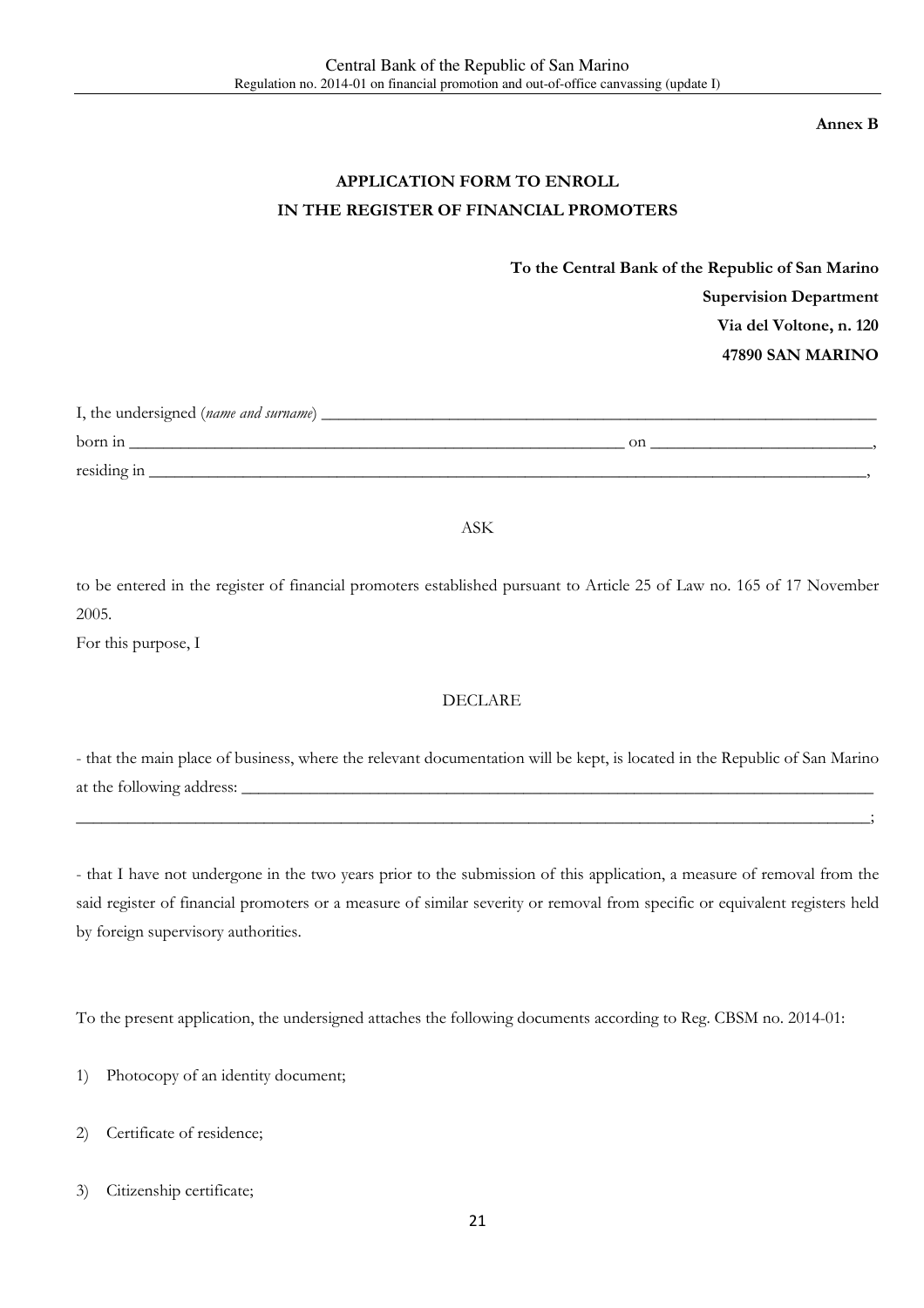- 4) General criminal records certificate;
- 5) Certificate of pending proceedings;
- 6) Self-certification of honorability requirements;
- 7) Non-bankruptcy certificate or civil certificate;
- 8) *Curriculum vitae*;
- 9) Certified copy of the diploma or certification of educational qualification;
- 10-a) Declaration referred to in Article 11, paragraph 3, letter c); *or*
- 10-b) Certification referred to in Article 11, paragraph 3, letter d) first point; *or*
- 10-c) Certification referred to in Article 11, paragraph 3, letter d), second point.

San Marino, \_\_\_\_\_\_\_\_\_\_\_\_\_\_\_\_\_\_\_

(*certified signature of the applicant*)

\_\_\_\_\_\_\_\_\_\_\_\_\_\_\_\_\_\_\_\_\_\_\_\_\_\_\_\_\_\_\_\_\_\_\_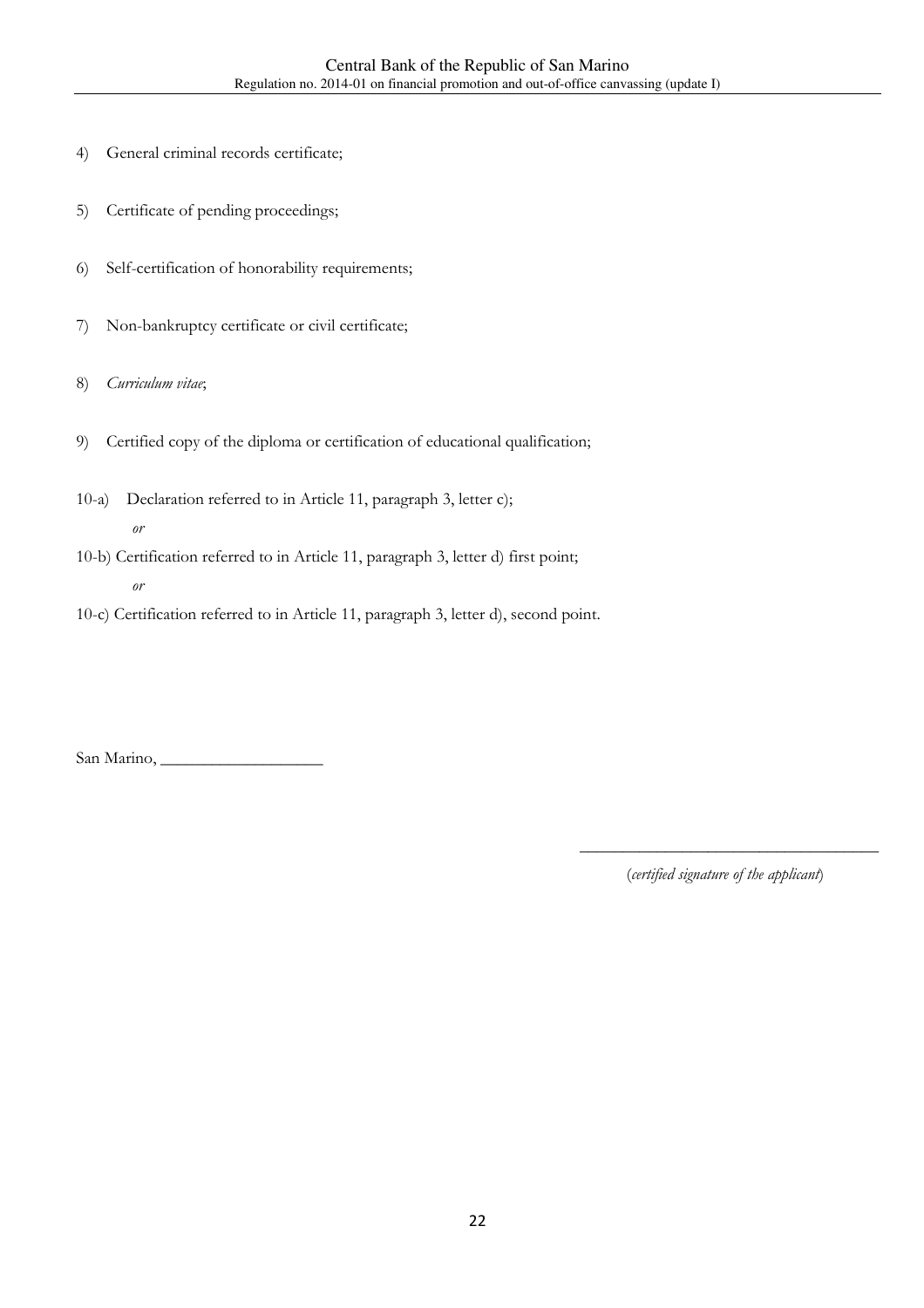**Annex C** 

# **APPLICATION FORM FOR REGISTRATION IN THE SECTION OF THE REGISTER OF EMPLOYEES OF AUTHORISED PARTIES PRACTICING OUT-OF-OFFICE CANVASSING**

**To the Central Bank of the Republic of San Marino Supervision Department Via del Voltone, n. 120 47890 SAN MARINO** 

| legal representative of the authorised party                                |  |  |
|-----------------------------------------------------------------------------|--|--|
| with registered office in with registered office in                         |  |  |
| entered in the register of authorised parties of the Central Bank at number |  |  |
| authorised to exercise the investment services referred to under letter/s   |  |  |
| of Annex 1 to Law no. 165 of 17 November 2005                               |  |  |

#### ASK, JOINTLY

| with the employee (name and surname)_ |    |  |  |  |  |
|---------------------------------------|----|--|--|--|--|
| born                                  | on |  |  |  |  |
| residing in                           |    |  |  |  |  |

for the registration of the above name in the public register of financial promoters and employees of authorised entities exercising out-of-office canvassing, employees' section, established pursuant to Article 7, paragraph 3 of the Reg. CBSM no. 2014-01,

#### STATING

that the board of directors of this company has assessed, at the meeting of \_\_\_\_\_\_\_\_\_\_\_\_\_, the possession of said employee of the honorability requirements referred to in Article 10 of the Reg. CBSM no 2014-01, the possession of professional skills equivalent to those provided in Article 11 required for the professional practice of financial promoting activities, as well as the compatibility and relevance of the role played by the same employee in the company structure, with the actual performance of out-of-office canvassing, being the same employee currently assigned to \_\_\_\_\_\_\_\_\_\_\_\_\_\_\_\_\_\_\_\_\_\_\_\_\_\_\_\_\_\_\_\_\_\_\_\_\_\_\_\_\_\_\_\_ *(specify the organizational unit)*, with the role of

\_\_\_\_\_\_\_\_\_\_\_\_\_\_\_\_\_\_\_\_\_\_\_\_\_\_\_\_\_\_\_\_\_\_\_\_\_\_\_\_\_\_\_\_\_\_\_\_\_\_\_\_\_\_\_\_\_\_\_\_\_\_\_\_\_\_\_\_\_\_\_\_\_\_\_\_\_\_\_\_\_\_\_\_\_\_\_\_\_\_\_\_\_.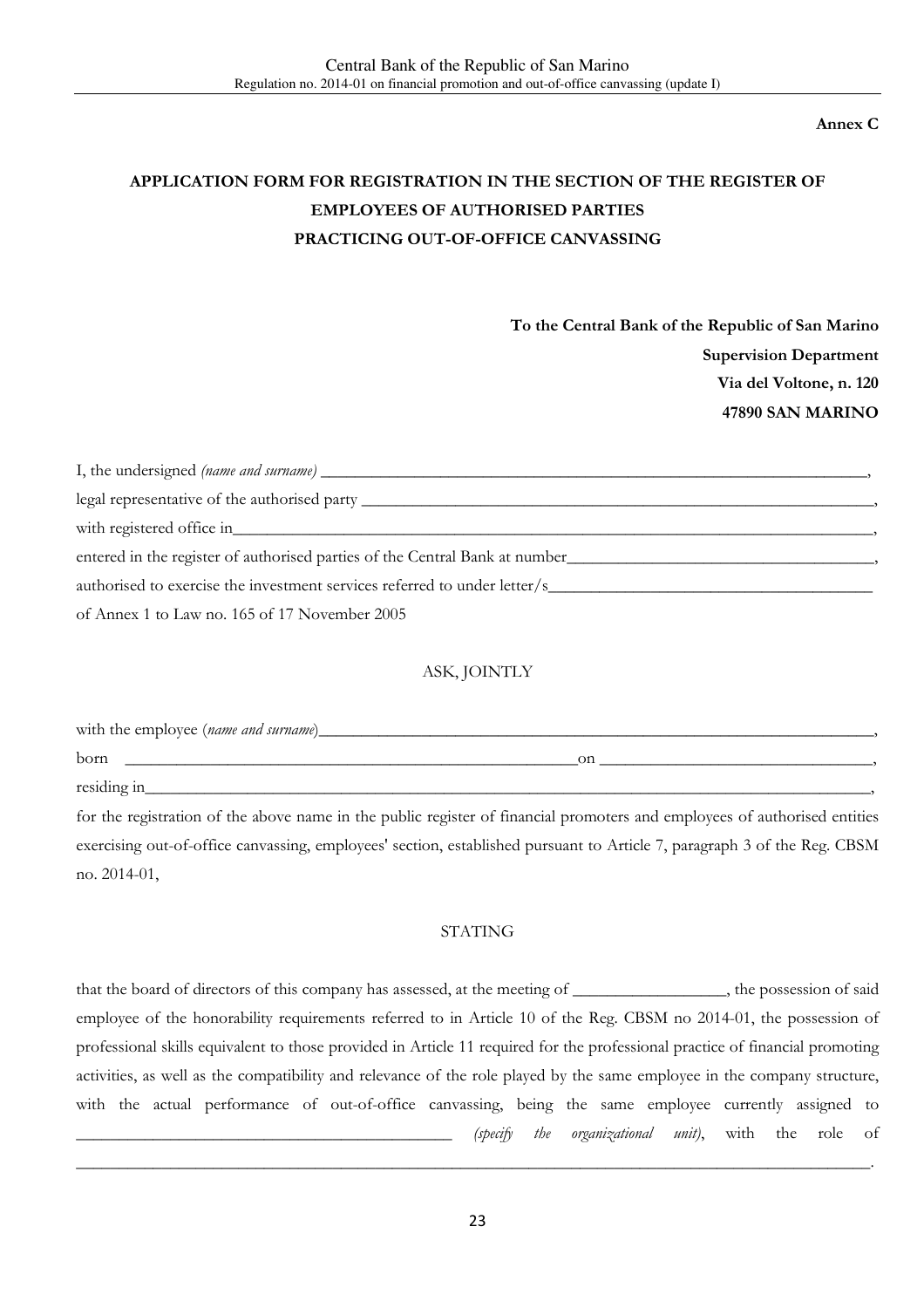This application is accompanied by a copy of the above-quoted resolution of the board of directors, along with the following documents relating to the name of the above mentioned employee:

- 1) Photocopy of an identity document;
- 2) Certificate of residence;
- 3) Citizenship certificate;
- 4) General criminal records certificate;
- 5) Certificate of pending proceedings;
- 6) Self-certification of honorability requirements;
- 7) Non-bankruptcy certificate or civil certificate;
- 8) *Curriculum vitae*;
- 9) Certified copy of the diploma or certification of educational qualification;
- 10-a) Declaration referred to in Article 11, paragraph 3, letter c); *or*
- 10-b) Certification referred to in Article 11, paragraph 3, letter d) first point; *or*

10-c) Certification referred to in Article 11, paragraph 3, letter d), second point;

11) Declaration referred to in Article 11. paragraph 3, letter e).

San Marino, \_\_\_\_\_\_\_\_\_\_\_\_\_\_\_\_\_\_\_

(*The legal representative of the authorised party*) (*The employee of the authorised party*)

\_\_\_\_\_\_\_\_\_\_\_\_\_\_\_\_\_\_\_\_\_\_\_\_\_\_\_\_\_\_\_\_ \_\_\_\_\_\_\_\_\_\_\_\_\_\_\_\_\_\_\_\_\_\_\_\_\_\_\_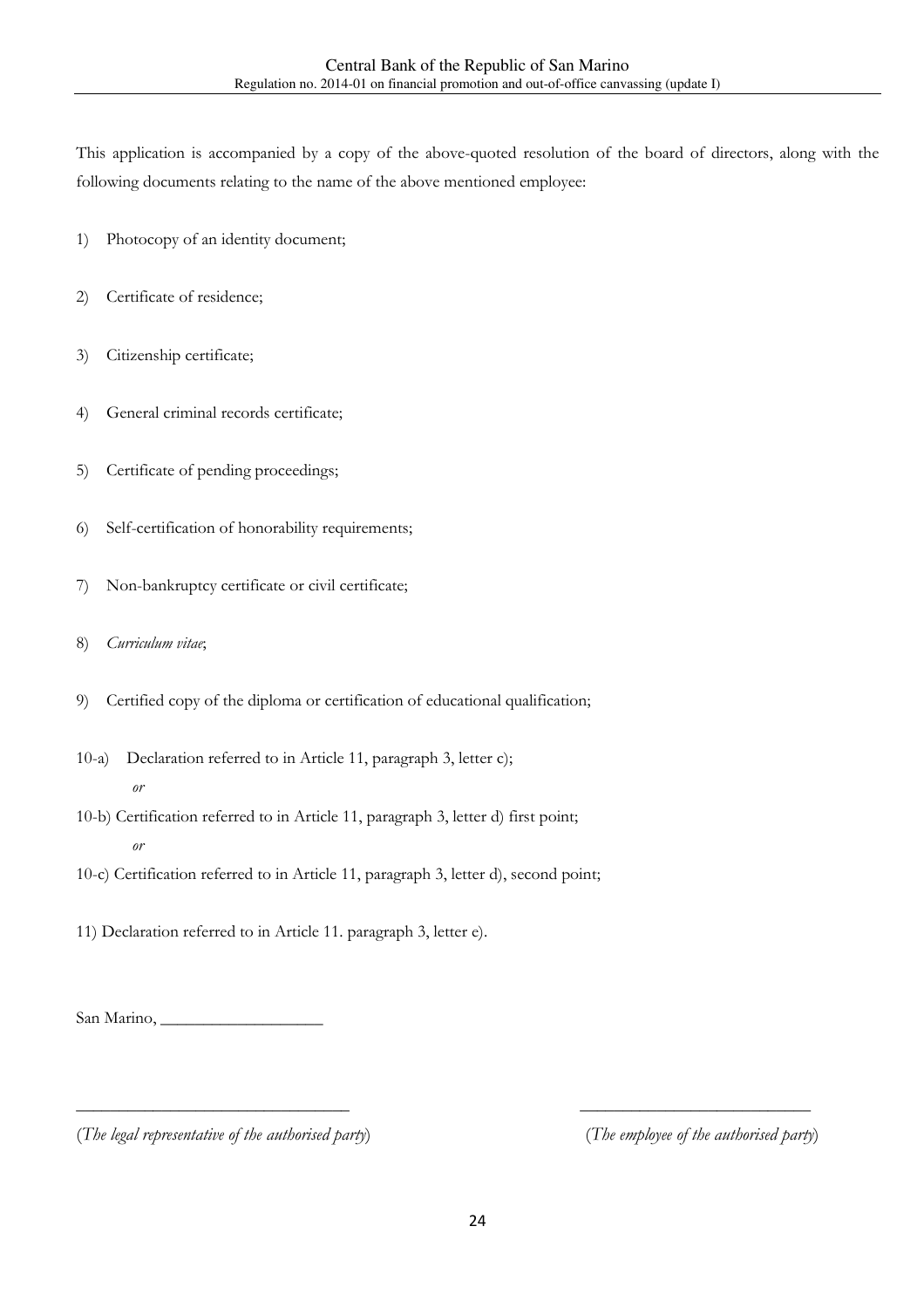**Annex D** 

# **INFORMATION NOTICE ON THE MAIN RULES FOR CONDUCT OF FINANCIAL PROMOTERS AND EMPLOYEES OF AUTHORISED PARTIES EXERCISING OUT-OF-OFFICE CANVASSING ACTIVITIES TOWARDS CLIENTS**

Pursuant to current legislation, the financial promoter or the employee of authorised entities conducting out-of-office canvassing:

1. must deliver to the investor, at the time of the first contact and in every case of a variation of the data mentioned below, a copy of a declaration prepared by the authorised party showing the identification elements of this party, details of registration in the register and the ID details of the promoter or its employee who conducts out-of-office canvassing, as well as the address to which the declaration of withdrawal is to be sent;

2. must deliver to the investor, at the time of the first contact, a copy of this information notice;

3. must ask the investor for information about its experience in the field of financial investments, its financial situation, its investment objectives and its risk appetite;

4. must explain to the investor in a way that is clear and comprehensive, before signing the purchase document or the document for the subscription of financial instruments or the contractual documents for the provision of investment services, the essential elements of the transaction, service, or financial instrument, with particular regard to its associated costs and asset risks and adequacy of the transaction in relation to its situation;

5. must deliver to the investor, before signing the purchase document or the document for the subscription of financial instruments, a copy of the information prospectus or other information documents, if required;

6. must give to the investor a copy of the contracts, of the provisions for investment or disinvestment and any other document signed by the same;

7. can receive from the investor, for its consequent immediate transmission, exclusively:

*a)* cheques or bankers' drafts made payable to the authorised party on behalf of whom it operates or to the party whose services, financial instruments or financial products are offered, with a non-transferability clause; *b)* wire transfer orders and similar documents that have as their beneficiary owner one of the parties indicated under the previous letter;

*c)* registered or by-order financial instruments, in the name of or endorsed by the party performing the service on offer;